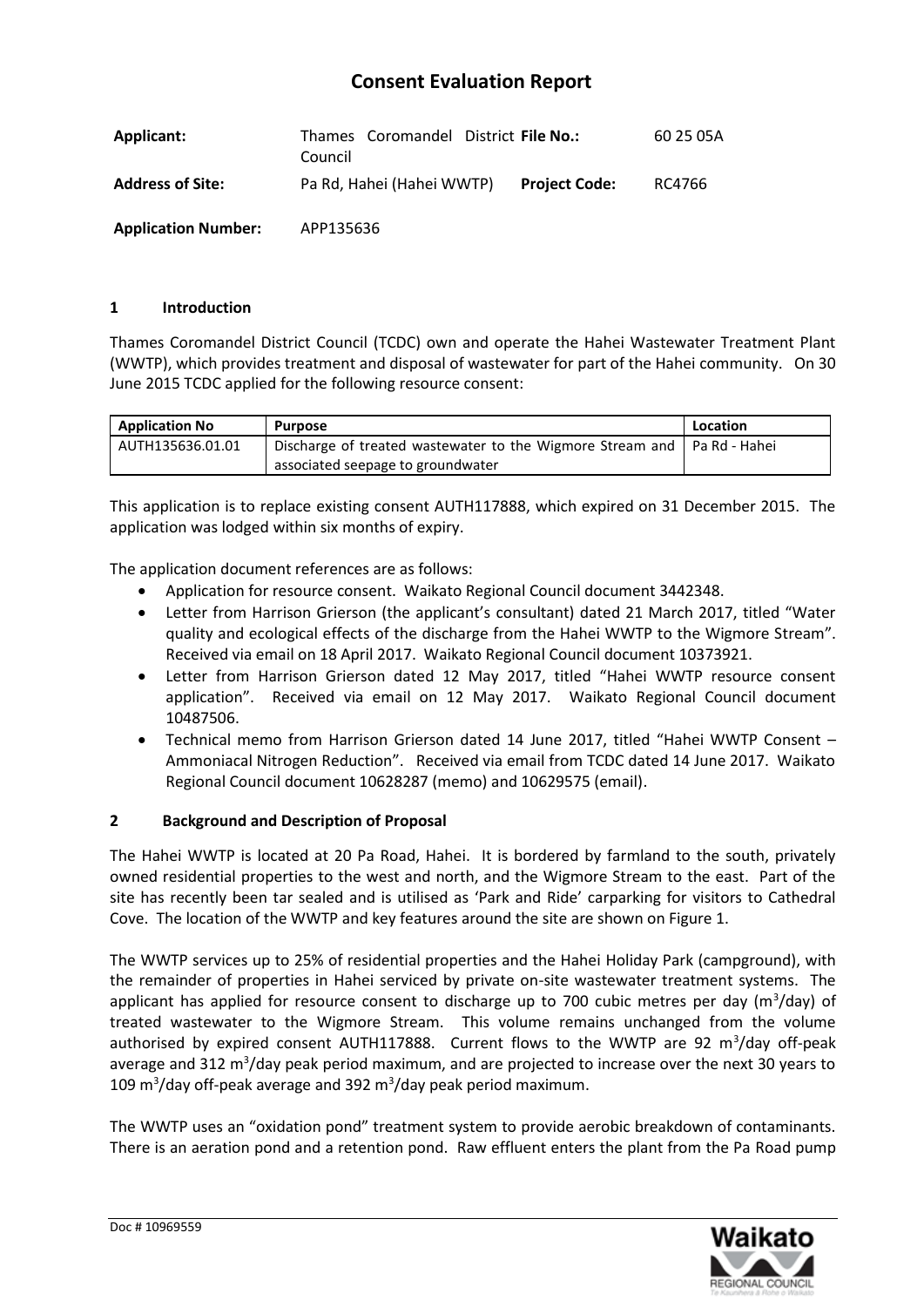station, where it is discharged directly to the aeration pond without primary screening. There is a single operational aerator in the aeration pond and another in the retention pond. The retention pond has baffle curtains installed to minimise short-circuiting between the inlet and outlet. Together, the two ponds have a total retention time of 55 days, however this decreases to 20-23 days during the summer peak.

A membrane filtration unit (MFU) was retrofitted to the existing pond system in January 2007. It was installed to address water quality issues in the Wigmore Stream associated with use of the former land disposal beds and poor discharge quality. The MFU is a membrane filter that sits inside a tank in a portable shipping container on site. It operates by filtering wastewater from the retention pond and capturing solids and pathogens before discharging the treated wastewater directly to the Wigmore Stream. The MFU is periodically backwashed and the sludge is recycled back to the retention pond.

The discharge to the Wigmore Stream from the MFU is via a perforated pipe diffuser secured parallel to the stream bank. The Wigmore Stream is a small, soft-bottomed, slow-flowing waterway that is tidal influenced. The 3.3  $km<sup>2</sup>$  catchment is predominantly grazed pasture, with residential areas in the lower reaches in proximity to the WWTP. The mouth of the stream is at the south-eastern end of Hahei Beach, approximately 1 km downstream of the WWTP discharge outlet.



**Figure 1.** Hahei WWTP and surrounding environment.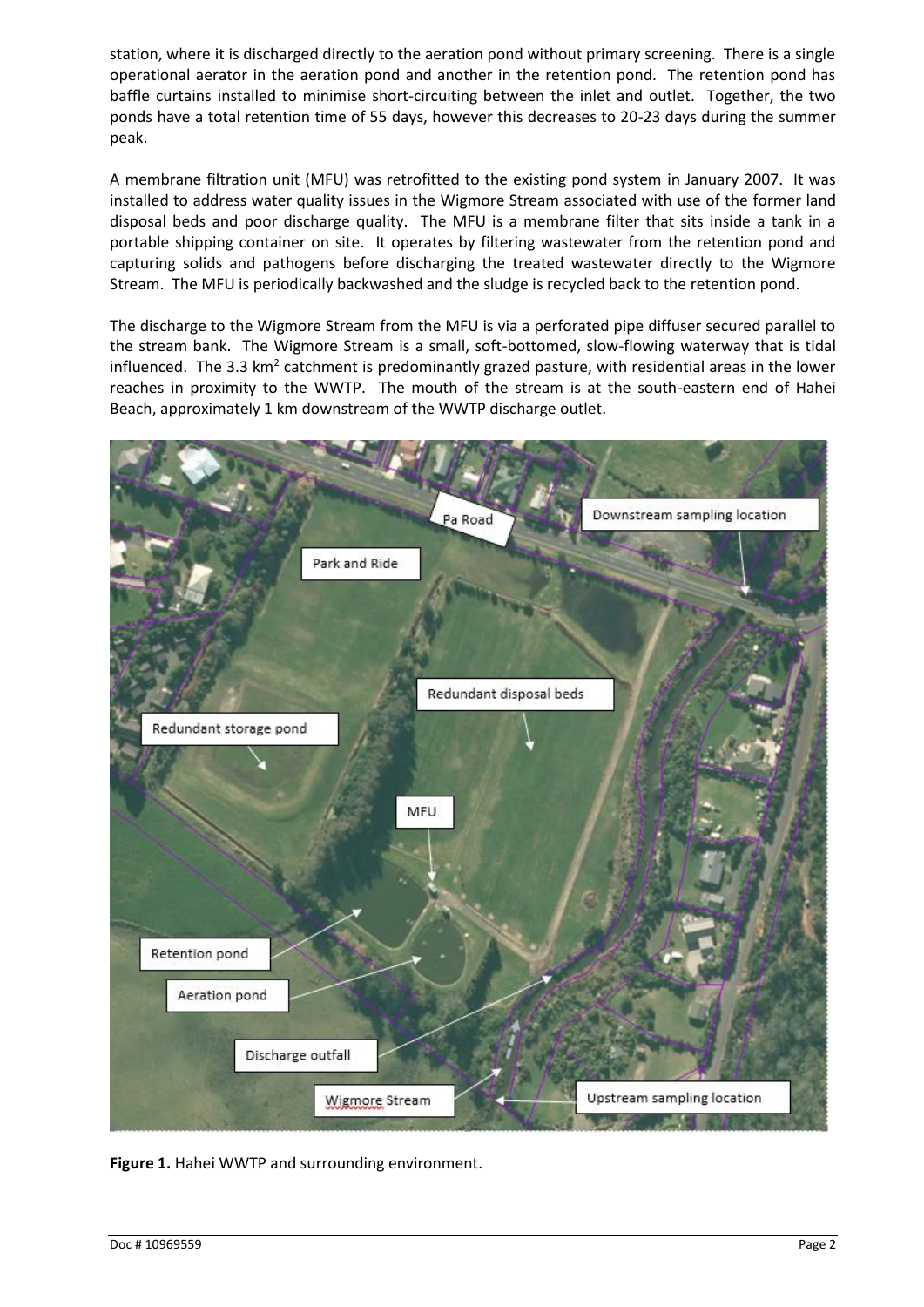## **3 Status of Activities under the Plans**

The discharge of treated wastewater to the Wigmore Stream and associated seepage to groundwater is a **discretionary activity** under Rule 3.5.4.5 of the Waikato Regional Plan, as follows:

## *3.5.4.5 Discretionary Activity Rule – Discharges – General Rule*

*Any discharge of a contaminant into water, or onto or into land, in circumstances which may result in that contaminant (or any other contaminant emanating as a result of natural processes from that contaminant) entering water, that is not specifically provided for by any rule, or does not meet the conditions of a permitted or a controlled activity rule in this Plan, is a discretionary activity (requiring resource consent).*

## **4 Consultation/Affected Party Approvals**

## **4.1 Prior to notification**

## **4.1.1 Iwi**

The activity occurs in the rohe (area) of Hauraki iwi, specifically Ngati Hei, Ngati Maru, Ngati Tamatera, and Ngati Hako.

The applicant did not consult with iwi prior to lodgement of the application. The applicant stated in the application that they would undertake consultation with iwi and other key stakeholders coinciding with notification of the application.

## **4.1.2 Other Parties**

The applicant has undertaken consultation with Mr John North, a resident in Hahei with an active interest in safeguarding the quality of the Wigmore Stream. This consultation involved collaboration with Mr North to undertake additional bacteriological sampling of the stream during the 2015/16 summer (document 3934003), and provision of the consultant's s.92 response letter dated 21 March 2017 (document 10373921). Mr North was a submitter during the consent process for resource consent AUTH117888. Condition 17 of resource consent AUTH117888 requires TCDC to seek comment from Mr North and Mr Ron Egan, another Hahei resident and submitter, prior to making any changes to the monitoring program specified in the conditions of consent.

Mr North has stated in a letter to WRC dated 8 May 2017 (document 10955212), that "*the Hahei Waste Treatment effluent disposal transformation from soakage/evaporation beds to filtration has resulted in a quantum improvement to both plant performance and community confidence that the Hahei waste treatment plant is no longer having a negative impact on the stream (Bacteriological)*".

In addition to Mr North, Waikato Regional Council were also consulted during the application development process.

The applicant has not consulted with any other parties. As noted above, the applicant stated in the application that they would undertake consultation with affected parties and key stakeholders during the notification period of the existing consent.

## **4.2 Reasons for Notification**

In a process completed prior and separate to the writing of this report it was considered appropriate that the application be processed on a limited notification basis. This decision was made based on the environmental effects considered to be no more than minor, and the identification of potentially affected parties.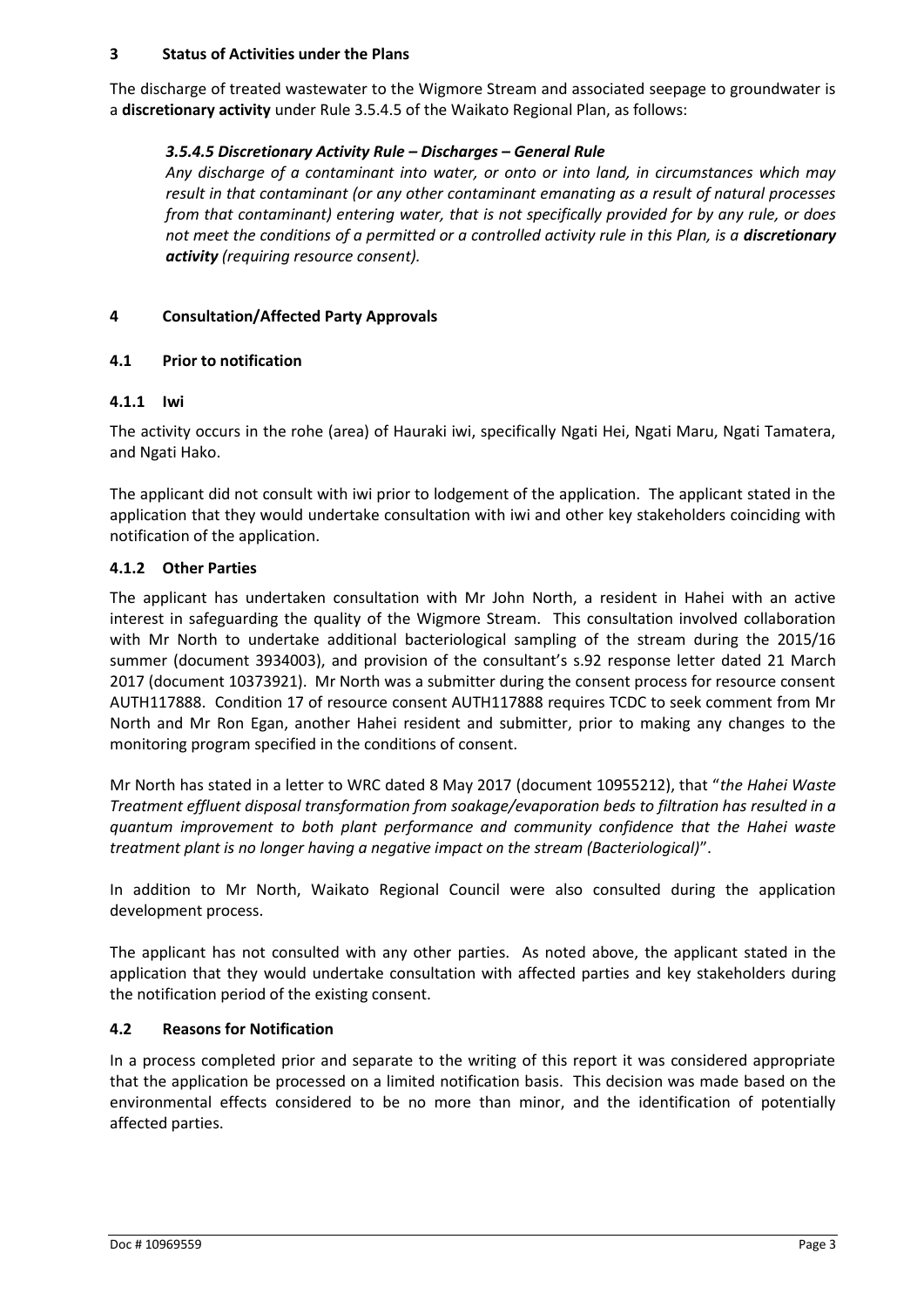## **4.3 Notification and Submissions**

Limited notification of the application to adjacent landowners, iwi, Mercury Bay Community Board and the Waikato District Health Board occurred on 12 July 2017. Due to an administrative oversight, some of these parties were not notified on this date. An updated letter was sent to all parties on 25 July 2017, with a revised closing date for submissions of 24 August 2017.

No submissions were received during the notification period.

## **4.4 Consultation following notification**

The applicant did not undertake any consultation during the period of notification.

On the basis that no submissions were received, and with agreement from the applicant on the proposed conditions of consent, in accordance with section 100 of the Resource Management Act 1991 the consent process can be determined without the need to hold a hearing.

## **5 Process Matters**

The significant process matters are summarised below:

| Date                     | <b>Process Detail</b>                                                                                |
|--------------------------|------------------------------------------------------------------------------------------------------|
| 30/06/2015               | Application lodged and deemed complete under section 88 of the Resource<br>Management Act 1991 (RMA) |
| 1/07/2015 to 5/07/2015   | Active, 3 working days                                                                               |
| 6/07/2015 to 26/06/2017  | Processing timeframe placed on hold under section $92(2)$ – commissioning of a<br>report             |
| 27/06/2017 to 11/07/2017 | Active, 11 working days                                                                              |
| 12/7/2017 to 24/08/2017  | Limited notification                                                                                 |
| 25/08/2016 to 31/08/2017 | Active, 5 working days                                                                               |
| 1/09/2017 to 7/12/2017   | Processing timeframe extended under section $37A(5)(a)$ – review of draft<br>conditions              |

## **6 Statutory Considerations**

Section 104 of the Resource Management Act 1991 (RMA) outlines the matters that a consent authority must have regard to when considering the outcome of a resource consent application. Matters that are relevant to this application are discussed below.

## **6.1 Assessment of Environmental Effect**

Section 104(1)(a) provides that when considering a consent application the consent authority must, subject to Part 2 of the RMA, have regard to the actual and potential effects on the environment of allowing the activity. Case law has determined that the "environment" must be read as the environment which exists at the time of the assessment and as the environment may be in the future as modified by the utilisation of permitted activities under the plan and by the exercise of existing resource consents.

## **6.1.1 Existing environment**

The receiving environment is the Wigmore Stream. The stream is a soft-bottomed, slow-flowing waterway that is tidal influenced. The saltwater interface can extend to the monitoring site upstream of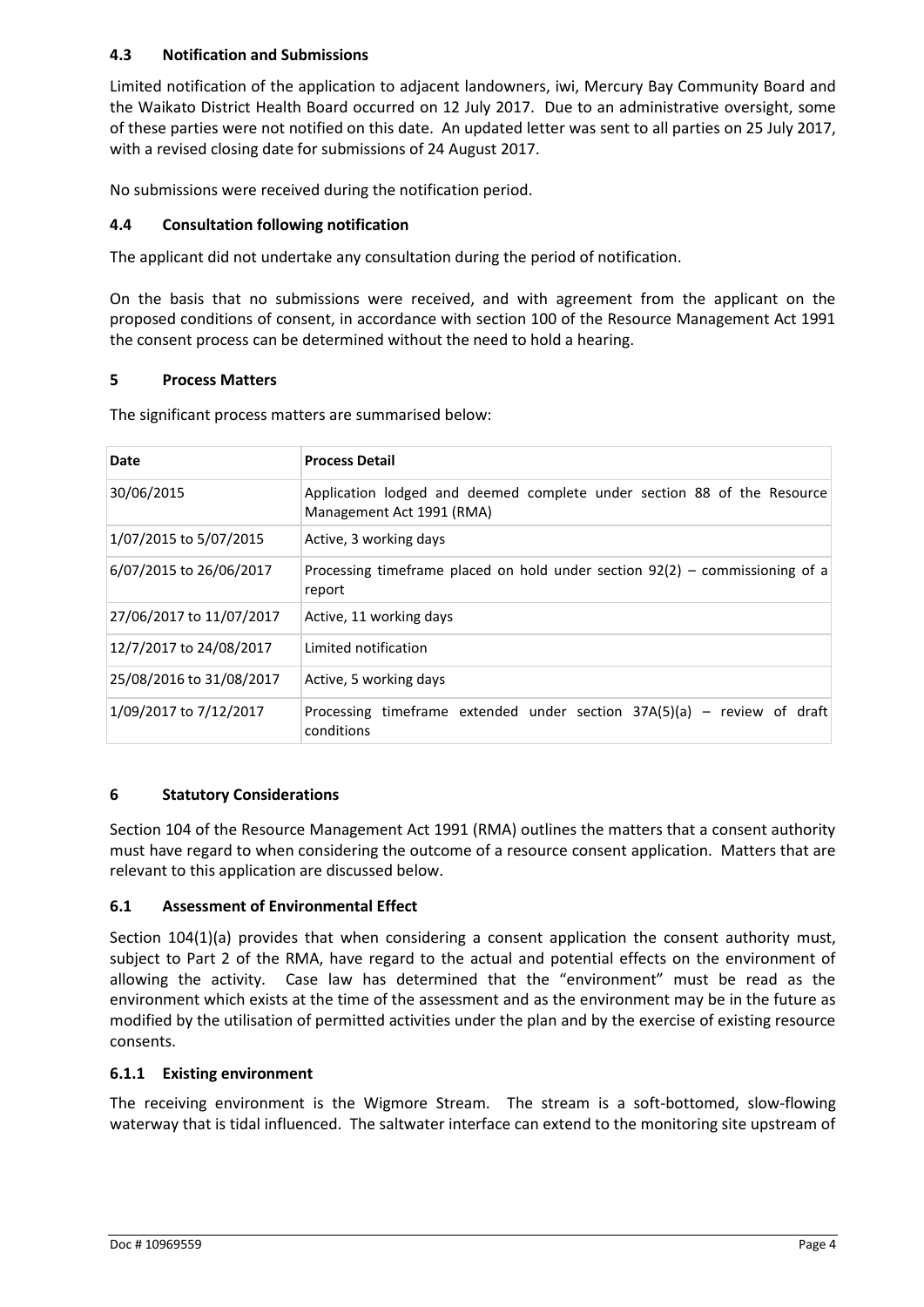the WWTP discharge outlet (see Figure 1). The stream is popular for recreational use, and is classified under the Waikato Regional Plan (Chapter 3.2.3) as a Surface Water and Contact Recreation water body.

The Wigmore Stream is currently monitored under the conditions of existing consent AUTH117888 for water level and instantaneous flow, upstream and downstream water quality, and aquatic ecology. Water quality measurements summarised in the applicant's Assessment of Environmental Effect (AEE) show elevated temperature, pH, turbidity and suspended solids, nutrients and faecal bacteria, and low dissolved oxygen both upstream and/or downstream of the WWTP discharge compared to National Objectives Framework<sup>1</sup> and Waikato Regional Council guideline values. Comparison of elevated parameters in the stream to the quality of the treated wastewater (discussed further below) suggests that these parameters can be partly attributed to other contaminant sources in the stream. It is generally accepted that these other discharge sources include sediment runoff, stormwater and septic tank contamination.

The stream has observed fish and invertebrate species classed as "at risk" or "threatened" including Inanga and Longfin Eel, and is a likely habitat of some "at risk" or "threatened" birds including Northern New Zealand Dotterel, Variable Oystercatcher, Red-Billed Gull, and Black Shag.

Section 104(2) of the RMA provides that when forming an opinion about the actual and potential effects of the activity, the consent holder may disregard an adverse effect of the activity on the environment if the regional plan permits an activity with that effect. In this case, no permitted baseline effects have been discounted from the following assessment of effects of the activity.

In my assessment of the application, I have considered the possible environmental effects of the proposed discharge via the outfall structure or seepage to groundwater from the ponds on:

- Hydrology,
- Water quality of Wigmore Stream,
- Aquatic ecosystems,
- Groundwater quality.

## **6.1.2 Hydrology**

The one in five year low flow  $(Q_5)$  of the Wigmore Stream was estimated by Waikato Regional Council's hydrologist Dr Edmund Brown as 3 litres per second (L/s), as part of the previous evaluation report for consent AUTH117888. When compared to the maximum consented discharge rate of 8.1 L/s of treated wastewater to the stream, there is potential during summer low flow periods for the volume of wastewater in the stream to be nearly three times greater than the volume of freshwater. This has implications for the level of dilution and zone of reasonable mixing, with subsequent potential adverse effects on water quality and aquatic ecosystems.

The applicant has assessed nutrient loads to the stream for a range of flow and discharge scenarios. The worst-case scenario used in the application ( $Q<sub>5</sub>$  low flow of 3 L/s, peak (measured) discharge flow of 2.8 L/s, and peak ammoniacal-nitrogen concentrations in the discharge), compared to actual stream monitoring data, indicates that a mass balance approach overestimates the downstream concentrations in the stream. The applicant concluded that there are other influences on the stream reducing the contaminant concentrations, such as dilution from seawater. The applicant comments that the frequency of the low flow period where the worst-case mass balance scenario could occur is thought to be very infrequent as:

- The driest month (in terms of rainfall) is typically February, which is outside the peak period of discharge ( $27<sup>th</sup>$  December to  $5<sup>th</sup>$  January);
- The stream flow is tidal influenced and therefore the lowest flow period is likely to occur for only a small period of the day at low tide;

 <sup>1</sup> National Policy Statement for Freshwater Management 2014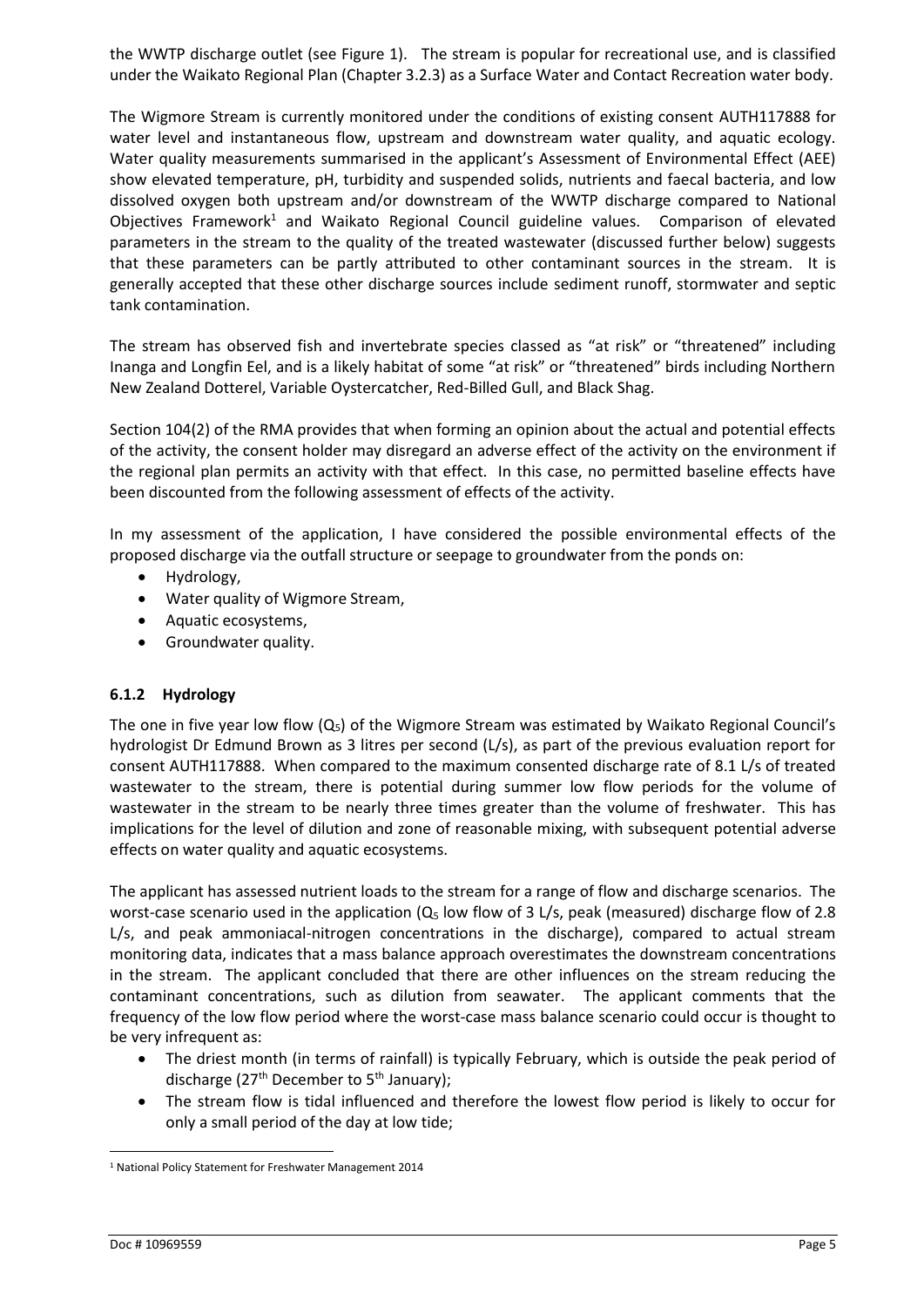$\bullet$  The  $Q_5$  is, by definition, a one in five year low flow, which does not occur every year.

I am also of the opinion that the likelihood of occurrence of this extreme scenario is low. I consider that consent limits around the discharge quality and discharge rates will minimise potential adverse effects on the stream during low flow conditions. With regards to the mass balance calculations, I note that the peak discharge flow has been based on 2.8 L/s which is less than the maximum consented discharge rate of 8.1 L/s. There is thus potential for the mass balance calculations to require reassessment in future following an increase in actual discharge rates.

As part of the conditions for AUTH117888, TCDC were required to install a flow recorder upstream of the WWTP discharge on the Wigmore Stream and to correlate the flow record from the stream to flows in the Opitonui River. The purpose of this monitoring was to provide information to understand stream flows in relation to low flow events and frequency, and to allow calculation of dilution factors. TCDC collected flow data from a temporary weir installed approximately 550 metres upstream of the WWTP over the period January 2015 to April 2017, and provided Council with a flow correlation to the Opitonui River for Waikato Regional Council approval (document 10630455). The derived correlations (one for low flows and one for high flows) had an associated error of  $\pm 30$ %, and the applicant's consultant, Jacobs New Zealand Ltd, recommended that monitoring continue in the short term to enable the regression model to be further validated and/or refined.

The flow correlation was reviewed by Waikato Regional Council hydrologists Dr Sung Soo Koh and Mr Doug Stewart. Dr Koh commented that the Jacob's model appears to overestimate  $Q_5$  and mean daily flow compared to other analysis methods, and so, for the flow correlation model to be used to calculate daily mean flow and dilution factors in the Wigmore Stream it is recommended that an additional summer season of monitoring be undertaken for model validation (document 11015479 and 10757849). Dr Koh advised that, despite the collection of additional data to validate the model, the correlation will still have a moderate level of uncertainty due to climatic differences between the two sites. Mr Stewart recommended including spot stream flow gauging to check the weir calibration (document 11014996).

I note that the existing consent to install and use a temporary weir in the Wigmore Stream for the purposes of flow monitoring has expired (AUTH121137), and I am aware that TCDC has been approached by the landowner to request that the weir be removed to enable them to undertake fencing and riparian planting on their property.

If possible, I consider that flow monitoring should continue at this site for the upcoming summer season, to maximise the potential use of the flow data collected to date. I recommend a condition of consent requiring monitoring of stream flow for a minimum period of six months, to enable validation of the flow regression model for assessment of future contaminant dilution factors in the Wigmore Stream. In addition to recording flow at 15 minute intervals, the consent holder should also undertake spot flow gauging for verification of the weir flow data. Once the updated flow correlation data is provided to Waikato Regional Council, the necessity for continued flow monitoring can be reviewed.

I have considered whether an alternative method and location of flow monitoring would suffice, e.g. spot flow gauging only at a point further downstream near the WWTP discharge site, however this data would be within the zone of tidal influence. This would result in variable flow speeds and direction, which would complicate analysis of the flow data. This was the reasoning behind the current location of the weir.

## **6.1.3 Water quality of Wigmore Stream**

The applicant has summarised potential water quality effects in Section 9.2.2 and Appendix 2 of the AEE. Waikato Regional Council scientist, Mr Bill Vant, has reviewed this information and commented on the key parameters of concern. His comments are recorded in document 3465637, 10546985 and 10671807. Responses to questions raised by Mr Vant in document 3465637 have been addressed by the applicant in documents 10487506 and 10628287.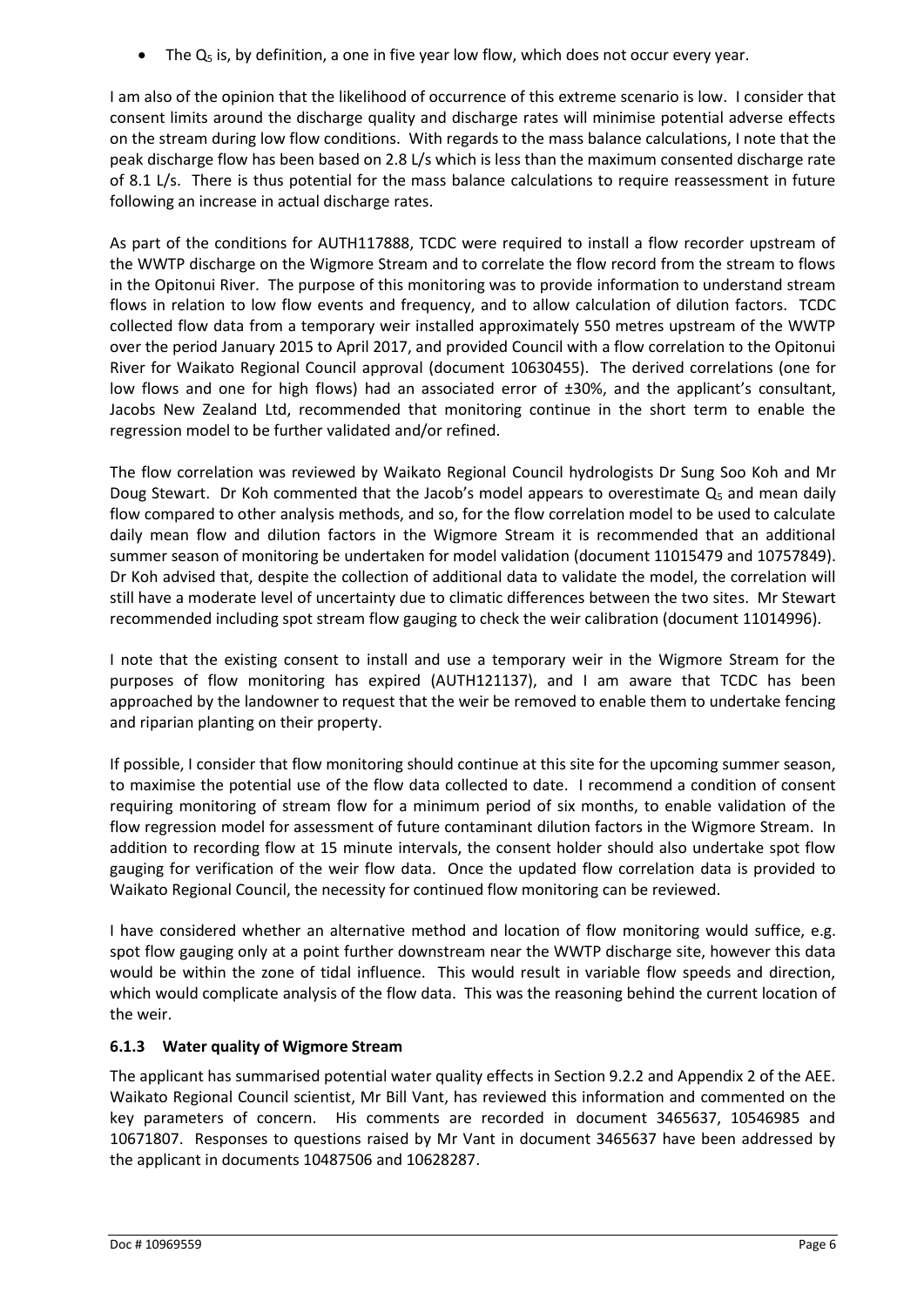The key parameters highlighted by Mr Vant in his review include dissolved oxygen, ammoniacal nitrogen, turbidity/suspended solids and *E. coli*.

#### Depletion of dissolved oxygen

Dissolved oxygen in the stream has been measured by the applicant's consultant (Kessels Ecology) using point measurements every four months from March 2010 to March 2015 during ecological surveys. The Kessels report (Appendix 2 of the AEE) states that measurements from both upstream and downstream sites in the Wigmore Stream are often below 80% saturation, and below the 4 mg/L National Objectives Framework bottom line (1-day minimum) guideline at both sites on several occasions, most notably during March surveys. On average, dissolved oxygen concentrations were 0.48% higher at the downstream site than the upstream monitoring site.

The applicant has also reviewed monthly Biochemical Oxygen Demand results in the stream and the WWTP discharge measured as a condition of consent by the WWTP operators. The average Carbonaceous Biochemical Oxygen Demand ( $\text{CBOD}_5$ ) measured on a monthly basis in the WWTP discharge was 6 g/m<sup>3</sup> (Table 19 of Appendix 2 in the AEE), while the 95<sup>th</sup> percentile upstream concentration was 3 g/m<sup>3</sup> and the downstream concentration was 2 g/m<sup>3</sup> (Table 7 of Appendix 2 in the AEE). While the applicant has not been able to pinpoint the source of the differences between upstream and downstream cBOD<sub>5</sub> and dissolved oxygen measurements, the application states that the results do not suggest an effect on dissolved oxygen concentrations from the WWTP discharge, and that low dissolved oxygen concentrations in the stream are due to wider catchment influences.

Mr Bill Vant agrees with the explanation provided by the applicant for the low levels of dissolved oxygen in the Wigmore Stream (refer document 10546985).

## Elevated concentrations of ammoniacal-nitrogen

Ammoniacal nitrogen concentrations in the WWTP discharge is summarised in Figure 9 of the AEE and document 10628287. The WWTP generally achieves a high level of nitrification prior to discharge (i.e. average AmmN levels of <5  $g/m^3$ ), however during peak periods with high wastewater inflow the WWTP struggles to maintain the same level of treatment. The running average during peak periods increases up to 15  $\rm g/m^3$  and the 90<sup>th</sup> percentile to 35  $\rm g/m^3$ .

Mr Vant considers that the elevated ammoniacal nitrogen has potential to have adverse effects on the Wigmore Stream. Refer document 3465637.

The applicant's consultant (Harrison Grierson) has identified a number of upgrade options for the WWTP to increase the effective aeration of the wastewater, allowing for greater nitrification (document 10628287). They have undertaken calculations to determine the additional aeration required during the peak season to reduce ammoniacal nitrogen levels to  $\leq 10$  g/m<sup>3</sup> (running average) and  $\leq 15$  g/m<sup>3</sup> (90<sup>th</sup> percentile). These options include:

- Replacement of the existing axial aerator in the aeration pond with a new 4kW diffused aerator;
- Installation of an additional 4kW diffused aerator in the aeration pond;
- Installation of a baffle curtain in the aeration pond to reduce short-circuiting between the inlet and outlet;
- Rerouting of the MFU backwash to the inlet of the aeration pond to ensure adequate aeration of the concentrated waste and reduce the chance of direct recycling back into the MFU.

In addition to the recommended upgrades, some enabling works may also be required, including:

- Installation of a 100 kVA transformer to increase capacity at the plant;
- Upgrade of the switchboard and integration of a SCADA monitoring system.

Further supporting upgrades that may improve the quality of the discharge include: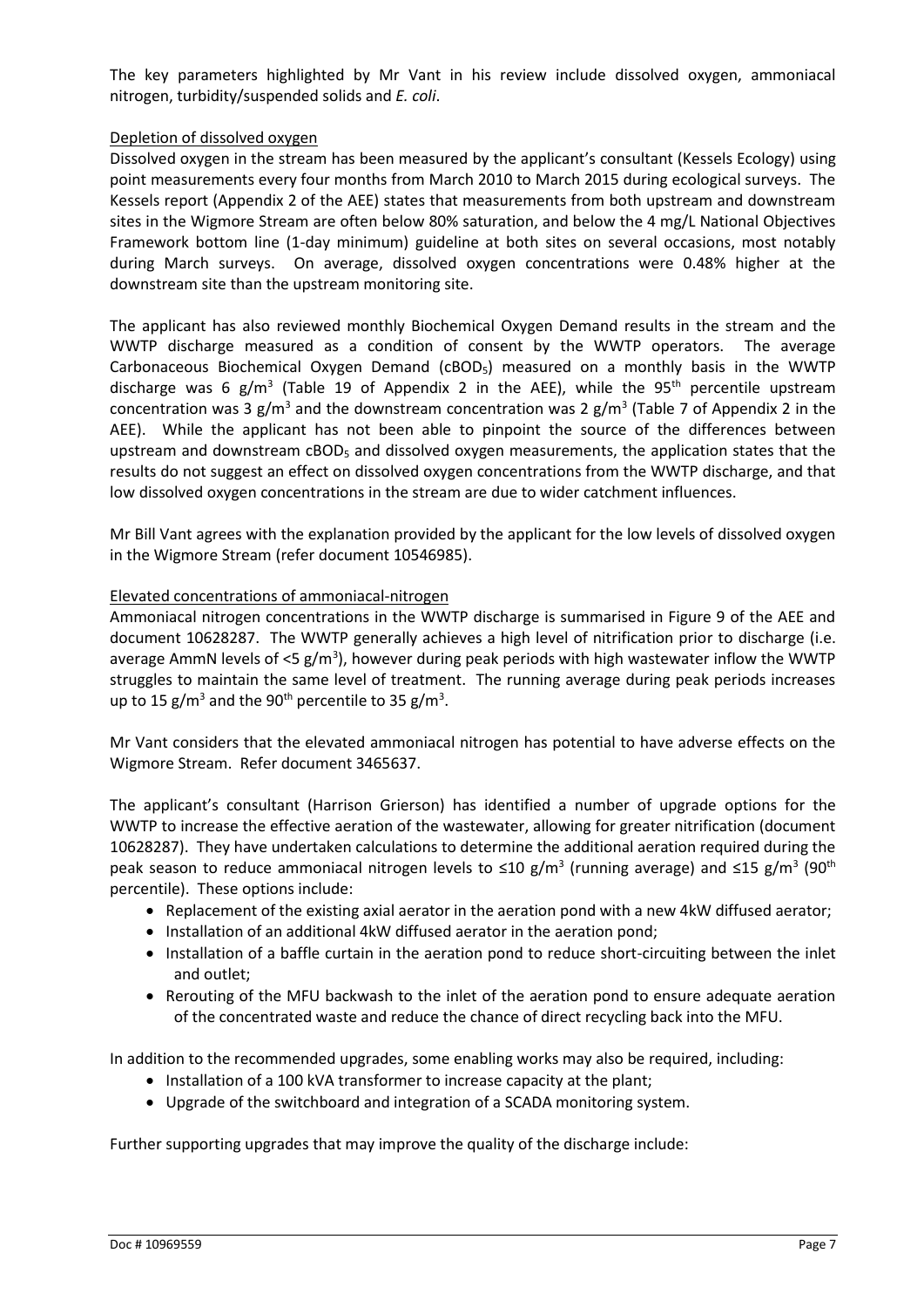- Desludging of the aeration pond. The WWTP operators undertook a sludge survey in 2016 that indicated there is 530  $m<sup>3</sup>$  of sludge in the aeration pond (approximately 25% of the total volume) and 820  $\text{m}^3$  of sludge in the retention pond (approximately 25% of the total volume). Desludging will assist with increasing hydraulic retention times and correct placement of baffle curtains.
- Inlet screening to remove gross solids from the raw wastewater and reduce sludge build-up in the pond.

TCDC have confirmed that they intend to address additional aeration, a baffle curtain, inlet screening, power inadequacies, and SCADA monitoring as part of their 2017/18 Capital Works program (document 10629575). Desludging of the ponds will occur at a later date dependent on the effectiveness of the other upgrades on improving wastewater discharge quality. TCDC propose a reduced consent limit for ammoniacal nitrogen to  $\leq 10$  g/m<sup>3</sup> (running average) and  $\leq 15$  g/m<sup>3</sup> (90<sup>th</sup> percentile).

Mr Vant has reviewed the applicant's revised discharge limits for ammoniacal nitrogen. This assessment is included in document 10671807. Mr Vant comments that *"historic concentrations of ammoniacal-N in the area downstream of the discharge had been as high as "greater than 2 g/m<sup>3</sup> " (although they were typically lower than this). If we assume that these elevated concentrations were associated with the discharge of wastewater to the stream, then the proposed reduction to the consent limits would be likely to mean that concentrations of this magnitude in the stream would become increasingly rare in the future. As a result, concentrations of ammoniacal-N downstream of the discharge point would be unlikely to exceed the national bottom line of the National Policy Statement for Freshwater Management 2014, namely 2.2 g/m3 .*" Mr Vant concludes "*I therefore consider that the proposed new consent limits for ammoniacal-N of June 2017 would be likely to mean that any adverse ecological effects of the discharge of this contaminant to the Wigmore Stream would be small*."

On the basis of TCDC's proposed reduction in the ammoniacal nitrogen discharge limits and Mr Vant's technical comment with regards to the potential effect on the stream, I consider that the potential adverse effects of the discharge of this contaminant to the Wigmore Stream will be no more than minor. I recommend conditions of consent requiring the proposed upgrades to be undertaken within the specified timeframe and discharge limits of 10 g/m<sup>3</sup> (running average) and 15 g/m<sup>3</sup> (90<sup>th</sup> percentile). I also recommend a condition of consent requiring future upgrades, such as desludging, be considered at a later date after review of monitoring data and the effectiveness of treatment over time.

With the proposed reduction in ammoniacal nitrogen concentrations, there will also be an associated reduction in organic nitrogen concentrations. The existing consented discharge limit in AUTH117888 for Total Kjeldahl Nitrogen (TKN), of which organic nitrogen is measured as a component of, is the same as Total Ammoniacal Nitrogen at 15 g/m<sup>3</sup> (running average) and 40 g/m<sup>3</sup> (90<sup>th</sup> percentile). TCDC has proposed a reduction in the TKN discharge limit of 15 g/m<sup>3</sup> (running average) and 20 g/m<sup>3</sup> (90<sup>th</sup> percentile) to allow for organic nitrogen (document 11367735). Mr Bill Vant agrees with this proposal (document 11368436). I therefore recommend a consent discharge limit to reflect these reduced TKN discharge limits.

## Phosphorus

Mr Vant comments that "*at times of low dilution the discharge is likely to substantially increase the total P concentration in the stream*" (document 3465637). In response, the applicant has noted the high upstream phosphorus concentrations and commented that the frequency of occurrence for a low flow/low dilution situation is very low. Mr Vant has accepted this explanation.

#### Elevated Turbidity and Suspended Solids

Suspended solids and turbidity measurements are elevated in the stream, including at the upstream monitoring site. After comparison to the quality of the treated wastewater, both the applicant and Mr Bill Vant attribute these elevated background concentrations in the stream to soil erosion within the catchment.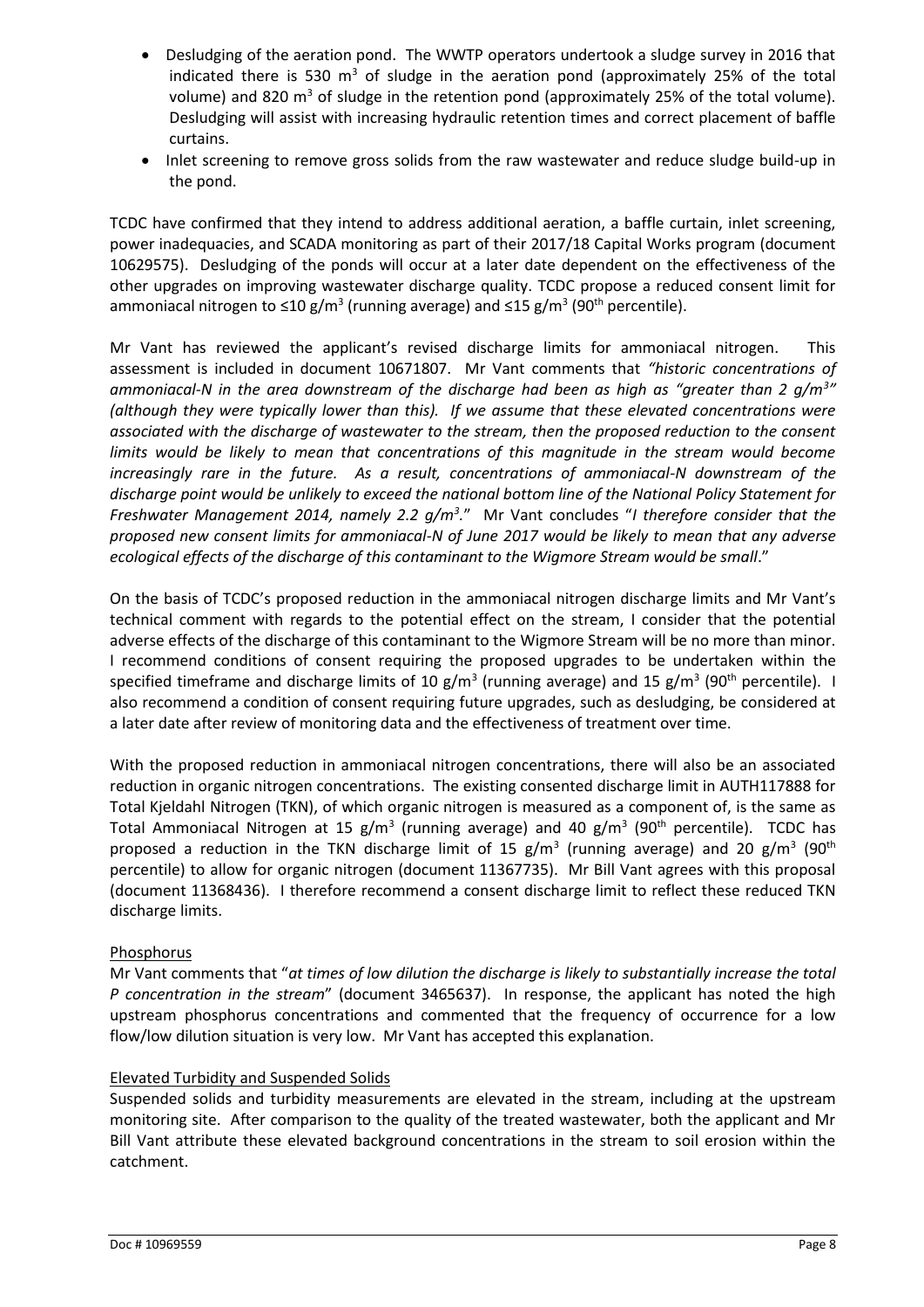## Bacteria

Similar to above, the Wigmore Stream has elevated background concentrations of *E.coli* and *Enterococci* that has been attributed to other sources.

## **6.1.4 Aquatic ecosystems**

The effects of the wastewater discharge on aquatic ecosystems are summarised in the AEE (Appendix 2) and the applicant's response to technical review comments (document 10487506). Mr Vant agrees with the applicant's conclusion that effects on aquatic ecosystems from the discharge will be no more than minor.

Based on TCDC's proposed reduction in the ammoniacal nitrogen discharge limits and Mr Vant's technical comment with regards to the potential effect on the stream, I consider that the potential adverse effects of the discharge on aquatic ecosystems will be no more than minor.

## **6.1.5 Groundwater quality**

The aeration and retention ponds are clay lined. The applicant has stated that the effects of groundwater seepage from the ponds on underlying soils and groundwater quality is expected to be less than minor. While no data has been provided to confirm existing soil or groundwater quality, the applicant considers that any effects from groundwater seepage on groundwater quality is captured within the ecological monitoring of the Wigmore Stream.

There are existing groundwater take abstractions located downgradient, i.e. seaward side, of the WWTP. The Hahei community water supply bores are the nearest abstraction bores, located approximately 275 m from the WWTP ponds on the opposite side of Pa Road. While the applicant's statement above would relate to shallow groundwater flow conditions, consideration of the potential for effects on deeper groundwater, and thus security of the downgradient community water supply, is required.

The Hahei community water takes have been recently granted replacement resource consent. In consideration of the water take applications, a hydrogeological technical review of the Hahei water supply aquifer was undertaken in 2016 by Waikato Regional Council hydrogeologist, Mr John Hadfield. In his review, recorded as Waikato Regional Council document 8971414, Mr Hadfield describes the Hahei Aquifer as confined and relatively isolated from surface contamination. With particular reference to the WWTP, Mr Hadfield states that "…*groundwater age analyses indicates a mean residence time of over a hundred years, which suggests there is relatively effective protection of the deeper aquifer from surface contamination. For example, land disposal of treated effluent immediately up-gradient of the Pa Rd community supply wells has no apparent impact on the confined aquifer at that location (Hadfield, 2005, doc 1176870)*." In this earlier report by Mr Hadfield, dated 2005, which was prior to installation of the existing MFU at the WWTP and redundancy of the land disposal beds, shallow groundwater flow conditions at the WWTP were inferred from piezometric surveying as flowing from the (now redundant) land disposal beds towards the Wigmore Stream. This supports the applicant's statement that groundwater seepage from the WWTP flows towards the stream.

I consider that the existing WWTP operations on site will have less impact on groundwater quality compared to historical use of the land disposal beds. In addition, based on Mr Hadfield's hydrogeological assessment, I consider that the potential for any adverse effects from the WWTP on the deeper Hahei Aquifer via groundwater seepage is likely to be low. I also consider that the risk of surface runoff from the WWTP site to the water supply bore heads is low. However, as mitigation against this risk, albeit low, I recommend a condition of consent that the applicant notify the Waikato Regional Council within 24 hours of any unauthorised discharge from the WWTP ponds to the Wigmore Stream (as per existing consent conditions) as well as adjacent WWTP infrastructure, i.e. redundant disposal beds or storage pond.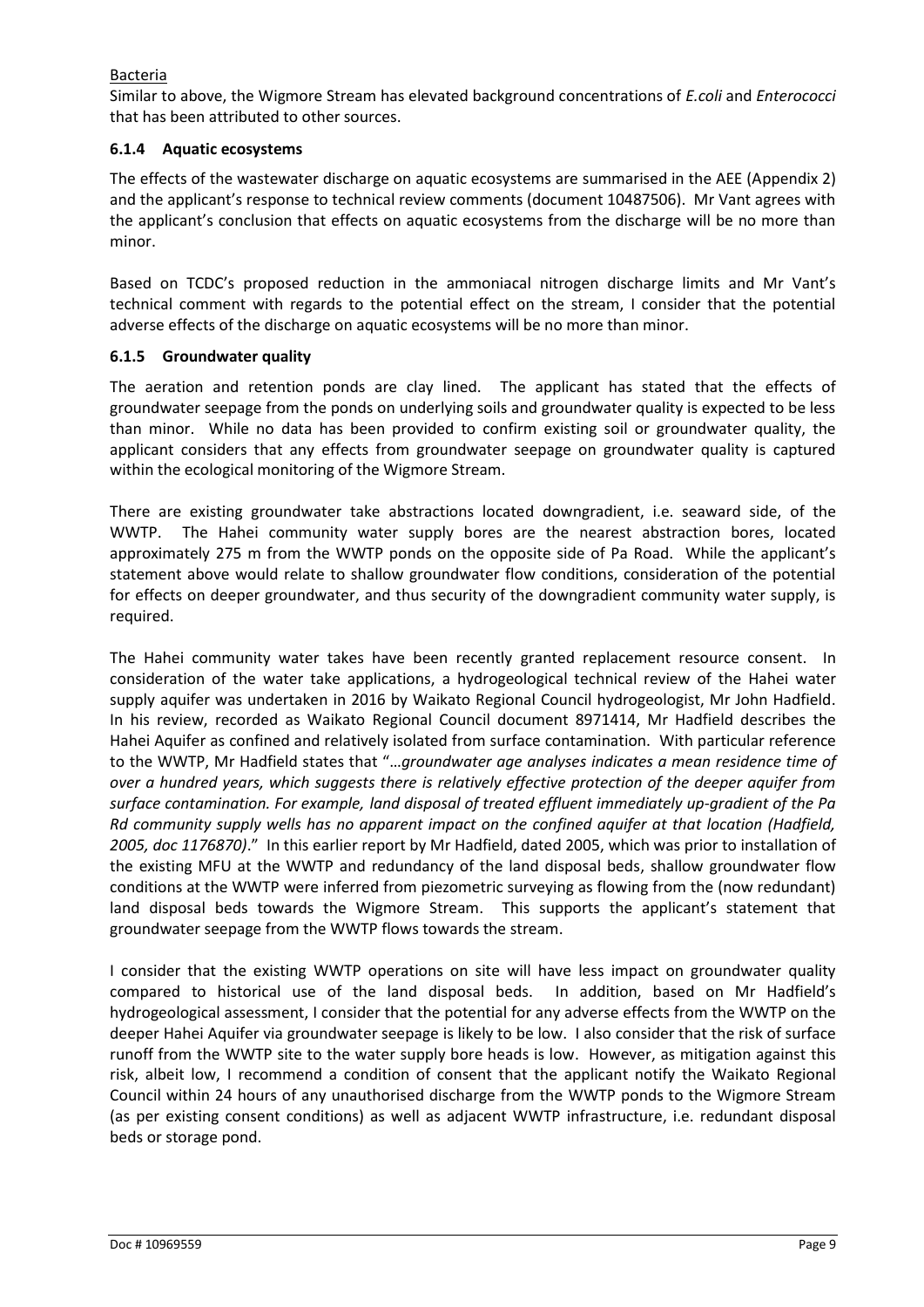Section 105(1) of the RMA states:

*If an application is for a discharge permit or coastal permit to do something that would contravene Section 15 or Section 15B, the consent authority must, in addition to the matters in Section 104(1), have regard to—*

- *(a) the nature of the discharge and the sensitivity of the receiving environment to adverse effects; and*
- *(b) the applicant's reasons for the proposed choice; and*
- *(c) any possible alternative methods of discharge, including discharge into any other receiving environment.*

With regard to section 105(1)(c), the applicant undertook a comprehensive treatment options analysis and community consultation process in 2006, prior to selecting MFU treatment and diversion of the discharge from land disposal beds to the stream. There has been a significant improvement in discharge quality and stream quality since the MFU was installed at the site in 2007. While some treatment upgrades around screening, additional aeration and SCADA monitoring are proposed for the 2017/18 year, other treatment and relocation options have been considered and discarded due to cost.

## **6.3 Section 107 Restrictions**

Section 107(1) of the RMA restricts granting of a discharge permit, if they would otherwise contravene Section 15 of the RMA allowing:

- *(a) the discharge of a contaminant or water into water; or*
- *(b) a discharge of a contaminant onto or into land in circumstances which may result in that contaminant (or any other contaminant emanating as a result of natural processes from that contaminant) entering water, …….*

*if, after reasonable mixing, the contaminant or water discharged (either by itself or in combination with the same, similar, or other contaminants or water), is likely to give rise to all or any of the following effects in the receiving waters:*

- *(c) the production of any conspicuous oil or grease films, scums or foams, or floatable or suspended materials:*
- *(d) any conspicuous change in the colour or visual clarity:*
- *(e) any emission of objectionable odour:*
- *(f) the rendering of fresh water unsuitable for consumption by farm animals:*
- *(g) any significant adverse effects on aquatic life.*

None of the effects listed in (c) to (g) are known to occur after reasonable mixing. These effects can be managed by conditions of consent on the quality of the discharge. I consider that the granting of a discharge permit will not contravene Section 15 of the RMA.

#### **6.4 Policy Statements, Plans and Regulations**

#### **6.4.1 National Environment Standards**

At the time of writing this report there are five National Environmental Standards (NES) that are in effect - the National Environmental Standards for Air Quality; Sources of Human Drinking Water; Assessing and Managing Contaminants in Soil to Protect Human Health; Electricity Transmission Activities; and Telecommunication Facilities.

The only relevant NES to this application is the NES for Sources of Human Drinking Water. A search of Waikato Regional Council's Smart Maps system has shown one registered source of drinking water,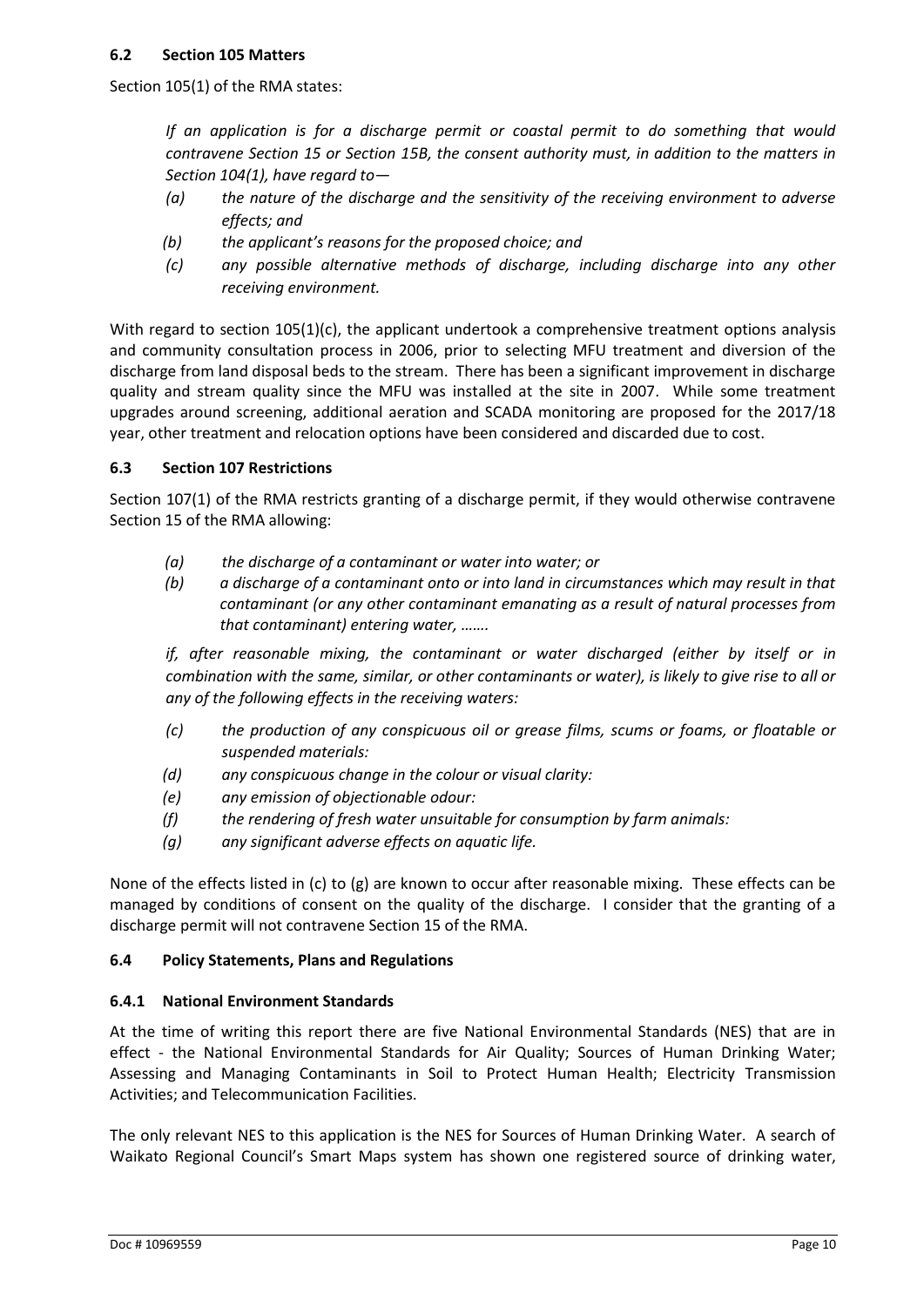Hahei treatment plant (TP00709), located 275 metres from of the proposed activity for a plant population of 66 people. The treatment plant sources its water from groundwater. As the treatment plant serves a population of less than 501 people the NES for Sources of Human Drinking Water does not apply. Further I do not consider the effects outlined in regulation 12(1) are likely to occur, and therefore regulation 12(2) does not apply. Therefore it is my view that the proposal is consistent with this NES.

## **6.4.2 Other regulations**

There are no regulations of relevance to this application.

## **6.4.3 National Policy Statements**

Of relevance to this application is the National Policy Statement for Freshwater Management 2014 (NPSFM).

The objectives of the NPSFM have been addressed in the assessment of this application against the provisions of the Waikato Regional Policy Statement and the Waikato Regional Plan (see below). It is my view that this application is consistent with Objectives A1 and A2 of the NPS.

There are unlikely to be any adverse effects arising from the discharge on ecosystem health and human health for recreation (i.e. the two compulsory national values identified in the NPSFM), with key water quality parameters in the Wigmore Stream downstream of the discharge point being unlikely to exceed the national bottom line specified in the NPSFM as detailed in section 6.1 of this report.

## **6.4.4 Regional Policy Statement**

I have reviewed the following objectives and policies of the Waikato Regional Policy Statement (RPS) with regard to this application:

- Objective  $3.8$  Relationship of tangata whenua with the environment
- $\bullet$  Objective 3.14 Mauri and values of fresh water bodies
- Policy  $4.3$  Tangata whenua
- Policy 8.1 Approach to identifying fresh water body values and managing fresh water bodies
- Policy  $8.3 All$  fresh water bodies

I do not consider that the activity will be contrary to the above RPS provisions provided that the activity is carried out as per the consent conditions I have proposed (see Section 8).

#### **6.4.5 Regional Plan**

I have reviewed the following objectives and policies of the Waikato Regional Plan (WRP) with regard to this application:

#### **WRP Chapter 3 – Water module**

- Objective 3.2.2 Management of water resources
- Policy 1: Management of water bodies
- Policy 4: Waikato Region surface water class
- Policy 6: Contact recreation water class
- Policy 8: Reasonable mixing
- $\bullet$  Objective 3.5.2 Discharges
- Policy 1: Enabling discharges to water that will have only minor adverse effects
- Policy 2: Managing discharges to water with more than minor adverse effects
- Policy 6: Tangata Whenua uses and values
- $\bullet$  Objective 5.2.2 Discharges onto or into land
- Policy 1: Low risk discharges onto or into land
- Policy 2: Other discharges onto or into land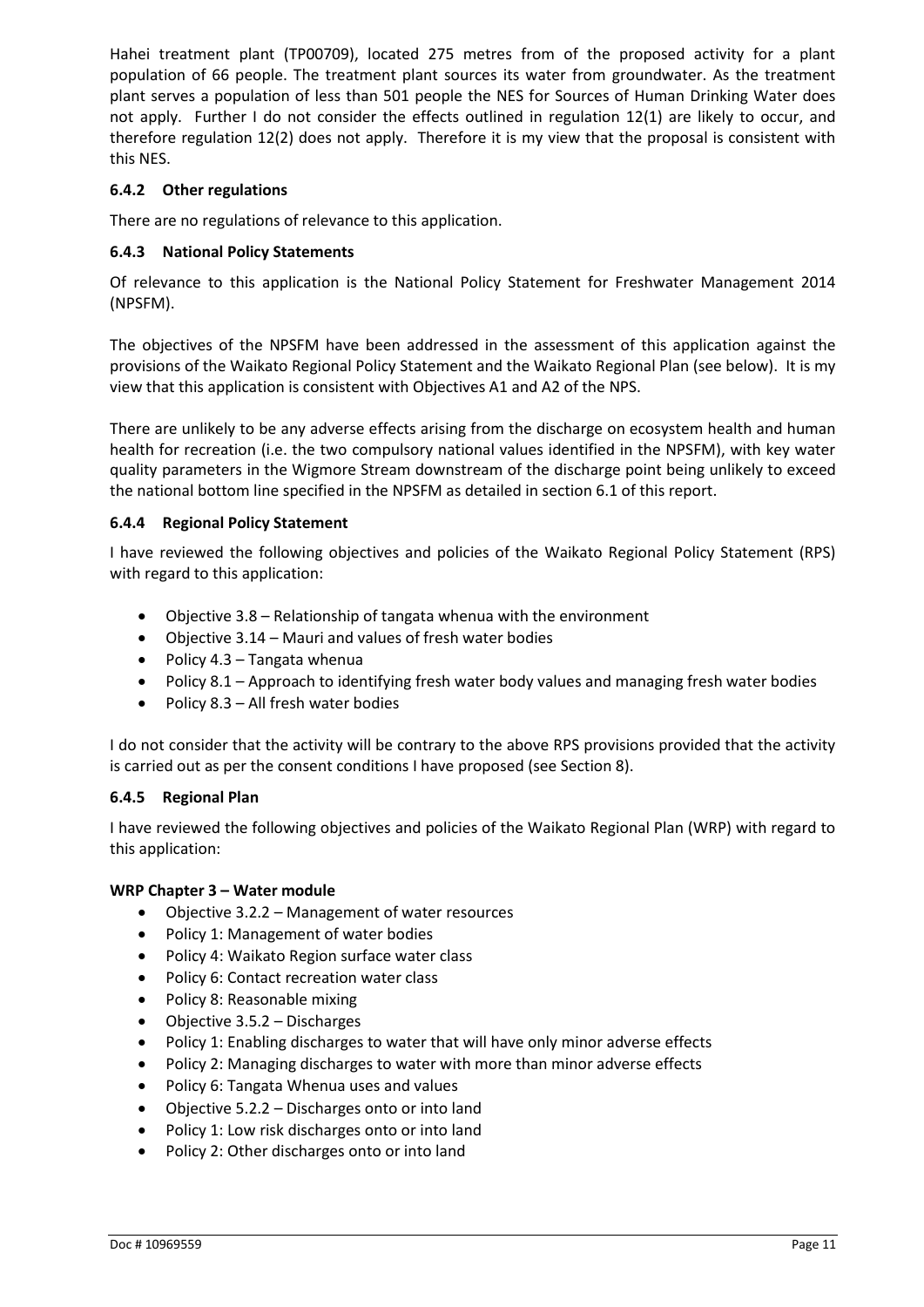• Discretionary Activity Rule 3.5.4.5

The purpose of the objectives in Sections 3.2.2, 3.5.2 and 5.2.2 of the WRP ensures that when considering discharges to water, the effects on water management and land management objectives, contaminant assimilative capacity, and utilisation of allocable flow for other uses are accounted for.

There are unlikely to be any adverse environmental effects from the WWTP discharge with regards to water quality, aquatic ecosystems and contact recreational uses. The Hahei WWTP has achieved a high level of compliance with regards to the conditions of consent AUTH117888, and further works are proposed in the 2017/18 year to improve the quality of the treated wastewater. The relationship tangata whenua has with water has been recognised and provided for through the notification process outlined in section 4 of this report.

## **6.5 Other Matters**

## **6.5.1 Value of the Consent Holder Investment**

As this application is for a replacement resource consent and is affected by section 124 of the RMA, the consent authority must have regard to the value of the investment of the existing consent holder pursuant to section 104(2A) of the RMA. The Hahei WWTP is currently valued at \$934,000 and the proposed upgrades are expected to add an additional \$200,000 (approximately).

## **6.5.2 Hauraki Gulf Marine Park Act (2000)**

The Hauraki Gulf Marine Park Act (2000) recognises the Hauraki Gulf as a matter of national importance such that consent authorities, when considering a resource consent application within the Hauraki Gulf, should have regard to the life-supporting capacity of the environment of the Hauraki Gulf, its islands and catchments. I have reviewed the application and I do not consider it contravenes the purpose and principles of the Hauraki Gulf Marine Park Act, provided all consent conditions are adhered to.

## **6.5.3 Hauraki Iwi Environmental Plan (Whaia Te Mahere Taiao a Hauraki)**

The Hauraki Iwi Environmental Plan provides a background to, and identifies, key resource-based issues for Hauraki Whanui. Key issues of relevance to this application includes water pollution and loss of aquatic habitat. I am satisfied that this proposal will not adversely affect natural resources and taonga in the area, as detailed in section 6.1 of this report. As such, I consider that the proposed activity is not inconsistent with the Hauraki Iwi Environmental Plan.

## **6.6 Relevant Part 2 Considerations**

The proposed discharge is a continuing activity with no change to the current volume of treated wastewater to be discharged to the Wigmore Stream. The applicant has undertaken long-term monitoring of the discharge quality and water quality and ecology of the receiving environment to assess the level of effects the existing discharge has on the stream. The effects of the WWTP discharge on the Wigmore Stream are considered to be no more than minor, and potential effects can be monitored and mitigated.

The proposed activity has been considered in the context of the matters outlined in Part 2 of the Resource Management Act 1991 and, in my opinion, the activities do not compromise any of these issues and, therefore, the overall purpose of the Act.

## **7 Discussion/Conclusions**

Thames Coromandel District Council has applied for resource consent to discharge up to 700 m<sup>3</sup>/day of treated wastewater from the Hahei WWTP to the Wigmore Stream, and associated seepage to groundwater. This is an application to replace existing consent AUTH117888, which expired on 31 December 2015.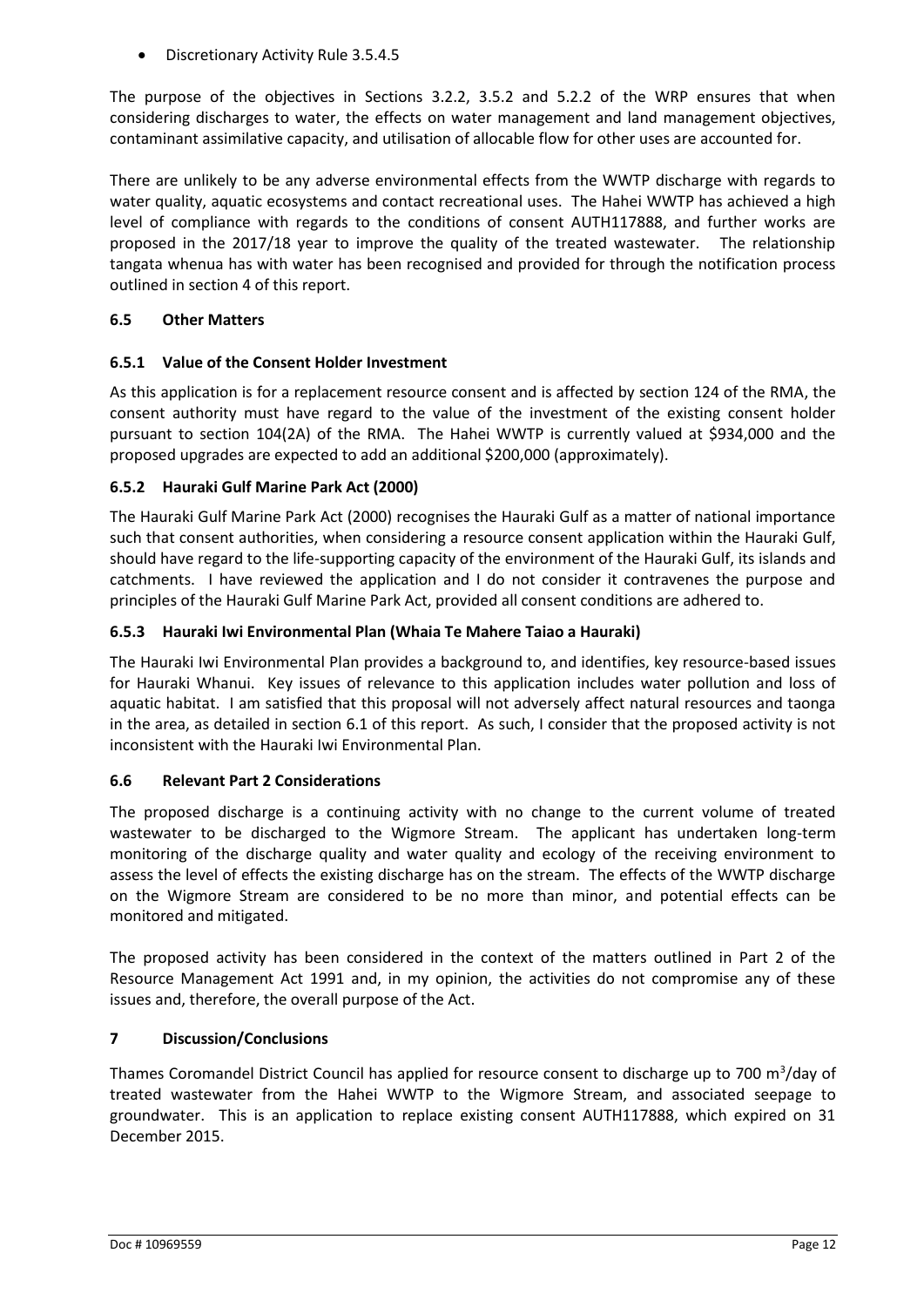The proposed discharge is a discretionary activity under rule 3.5.4.5 of the Waikato Regional Plan.

During this assessment, I have considered the following:

- Flow and assimilation capacity of the stream,
- **•** Effects on water quality of the Wigmore stream,
- Effects on aquatic ecosystems,
- **•** Effects of seepage to groundwater from the WWTP ponds;
- Consistency of the activities with relevant policies and plans, and
- Consistency of the activities with Part 2 of the Resource Management Act 1991.

As discussed in section 6.1 of this report, the actual environmental effects of the WWTP discharge to the Wigmore Stream and associated groundwater seepage are likely to be minor or less than minor. The applicant proposes to undertake upgrades at the WWTP over the 2017/18 year, which will enable compliance with tighter ammoniacal-nitrogen discharge limits compared to the existing consent. I consider that the resource consent authorising the discharge of treated wastewater from the Hahei WWTP can be granted.

The applicant has applied for a consent duration of "10 to 15 years". TCDC have advised that they will be reviewing the long-term strategy of the WWTP reticulation scheme over the next ten years, including investigation and design works to reticulate a larger proportion of Hahei to the wastewater scheme. I consider that a consent term of 13 years provides a suitable timeframe to allow for detailed design information to be included in a replacement consent application, while not unduly delaying potential improvements in treatment effectiveness and responsiveness to population growth that a longer consent duration would. I also note the two year timeframe that has passed since expiry of consent AUTH117888.

#### **8 Monitoring**

I have proposed conditions of consent similar to consent AUTH117888, with the exception of the following changes:

- Reduction in ammoniacal nitrogen and TKN discharge limits.
- Removal of condition 11 of AUTH117888 allowing for review of the discharge limits should compliance be difficult to achieve with appropriate operation of the treatment plant. I consider that this condition is no longer relevant.
- Reduction in macroinvertebrate sampling from three times per year, as per condition 16(g) of consent AUTH117888, to once per year in January. It is considered that there is sufficient baseline of seasonal data collected since 2010 with which to compare future results. This is a recommendation arising from the AEE, but a reduction in the ecological monitoring program has also been recommended on an occasion separate to this consent application by Mr Bill Vant (document 10352483).
- Removal of the requirement for hourly sampling of *E.coli* and Enterrococci for one day in January, as per condition 16(h) of AUTH117888. This is at the request of TCDC on the basis that the WWTP does not discharge continuously over 24 hours, that half the samples are out of spec by the time they are analysed, and that historically the bacteria counts are low or undetectable. I have reviewed the historical monitoring data and agree that for the past five years the hourly sampling results provided under condition 16(h) (five hourly results in the middle of the day) have been low.
- Addition of habitat description to condition  $16(g)$ , as included in past ecological surveys.
- Addition of low flow gauging over the 2017/18 summer period to validate/calibrate the flow recorder data and flow correlation.
- x Removal of condition 17 of AUTH117888 allowing for the monitoring programme to be reviewed and modified if it is deemed inadequate to characterise the discharge and identify effects on the Wigmore Stream. I consider that this condition is no longer relevant.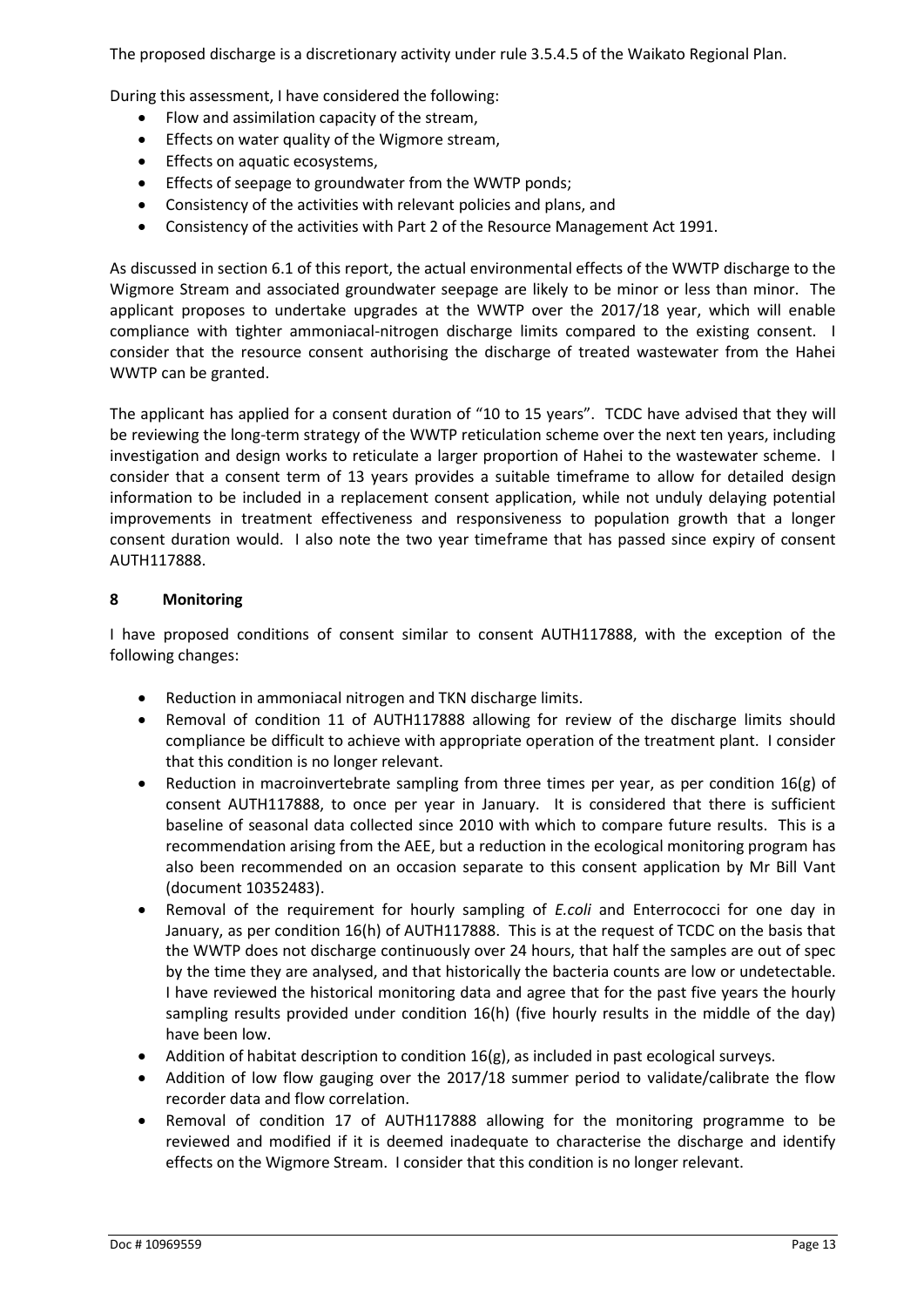- A condition requiring the stream ecology sampling to be undertaken in accordance with previous survey methods, with the most relevant methodology referenced. Also, a condition requiring reporting of ecological effects on a two-yearly basis. These conditions replace condition 23 of AUTH117888.
- Reference to existing management plans, with regular updates to be provided to Waikato Regional Council (e.g. Monitoring Implementation Plan, Contingency Plan).
- Change from 1 May to 1 June for annual reporting to Waikato Regional Council, at the request of the applicant.
- Removal of conditions relating to odour, as this is not within the scope of this resource consent application. The discharge of odour is a permitted activity under Rule 6.2.18.1 of the Waikato Regional Plan.
- A condition requiring treatment plant upgrades as scheduled in the TCDC 2017/18 Long Term Plan to be implemented within one year of the commencement of this consent.
- A review condition allowing for review of the consent should future co-management legislation be enacted, where Waikato Regional Council is required to ensure consistency with the provisions of any such legislation.

## **9 Recommended Decision**

I recommend that in accordance with s104B resource consent application 135636 be granted in accordance with the duration and conditions prescribed in the attached Resource Consent Certificate for the following reasons:

- The continuation of the discharge of treated wastewater will provide for the health and wellbeing of those residents in Hahei connected to the WWTP
- This method of discharge (to the stream via MFU) has resulted in an improvement in water quality and aquatic ecology compared to the previous land treatment and discharge system in place prior to 2007
- The activity will have no more than minor actual or potential adverse effects on the environment
- The activity is not contrary to any relevant plans or policies
- The activity is consistent with the purpose and principles of the Resource Management Act 1991

Donna Jones **7 December 2017** Principal Planner – KTB Planning Consultants Ltd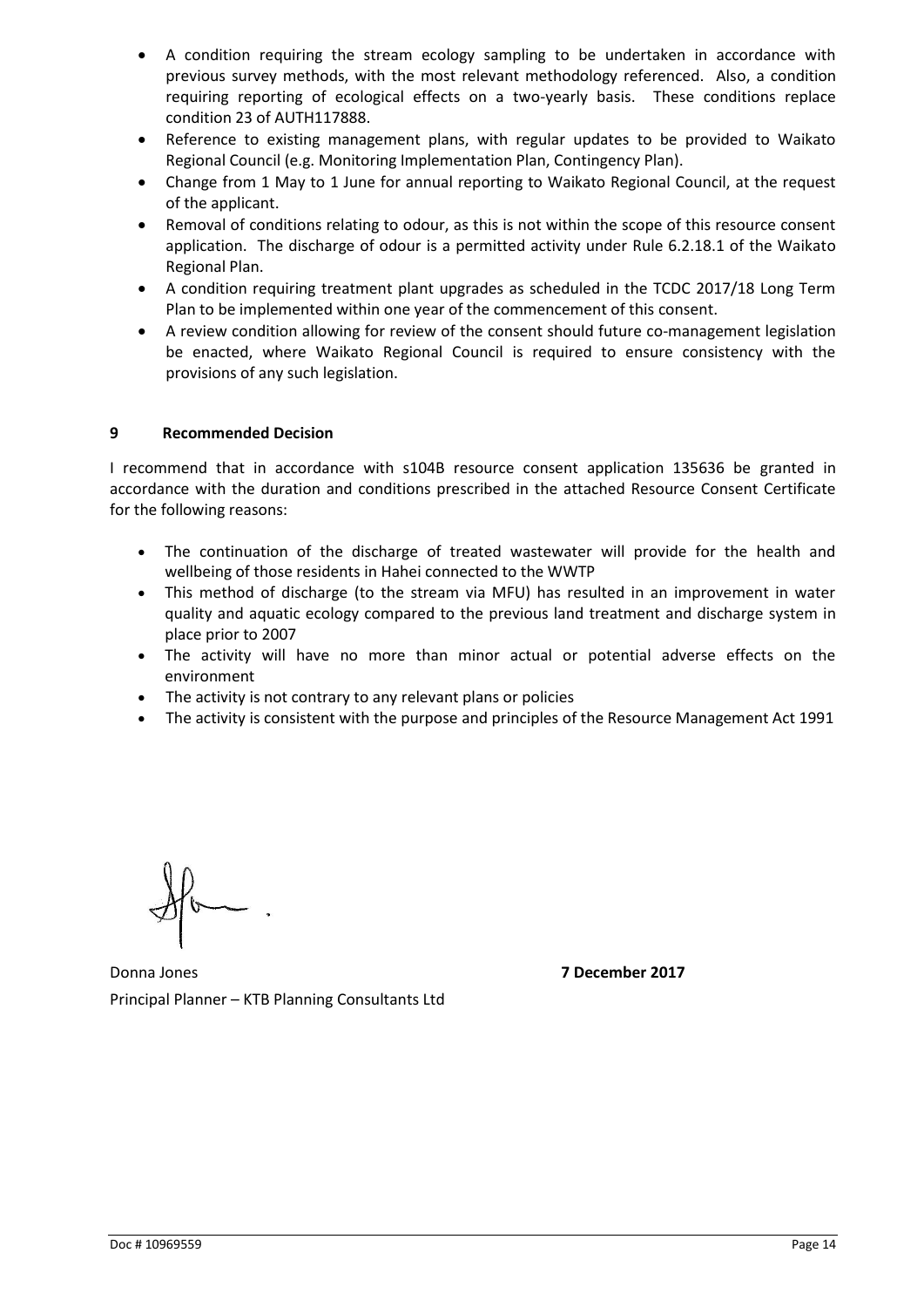## **10 Decision**

That the resource consent application is granted in accordance with the above recommendations.

Juli

Hugh Keane **Date: 7 December 2017** Team Leader - Infrastructure Resource Use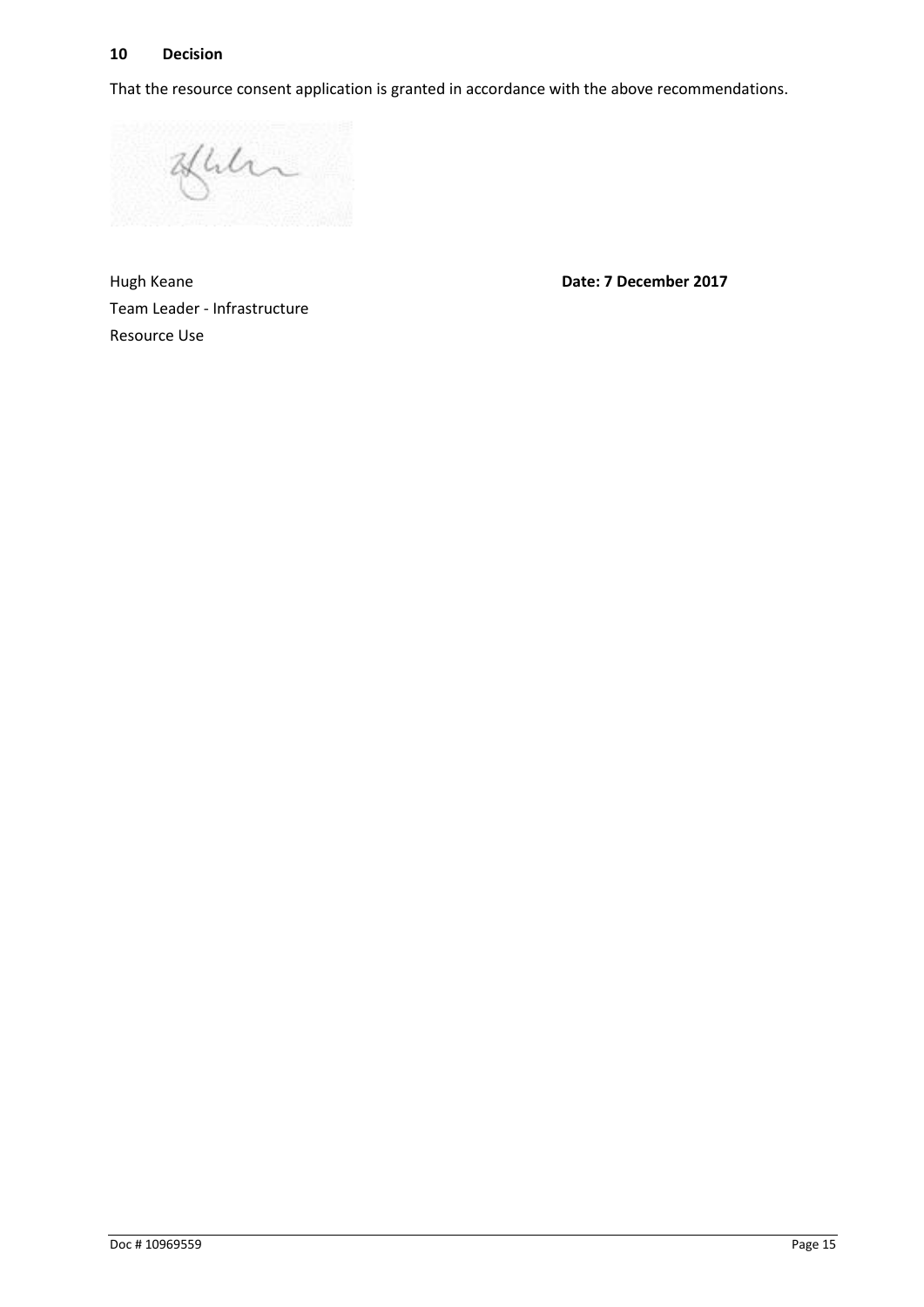# **RESOURCE CONSENT CERTIFICATE**

**Resource Consent:** AUTH135636.01.01

**File Number:** 60 25 05A

*Pursuant to the Resource Management Act 1991, the Regional Council hereby grants consent to:*

Thames Coromandel District Council Private Bag 1001 Thames 3540

#### (hereinafter referred to as the Consent Holder)

| <b>Consent Type:</b>        | Discharge Permit                                                                                                              |
|-----------------------------|-------------------------------------------------------------------------------------------------------------------------------|
| <b>Consent Subtype:</b>     | Water - sewage                                                                                                                |
| <b>Activity authorised:</b> | Discharge of treated municipal wastewater to the Wigmore Stream and<br>associated seepage to groundwater from treatment ponds |
| Location:                   | Pa Rd - Hahei (Hahei WWTP)                                                                                                    |
| Map reference:              | NZTM 1850282 E 5918696 N                                                                                                      |
| <b>Consent duration:</b>    | This consent will commence on the date of decision notification and<br>expire on 15 December 2030.                            |

**Subject to the conditions overleaf:**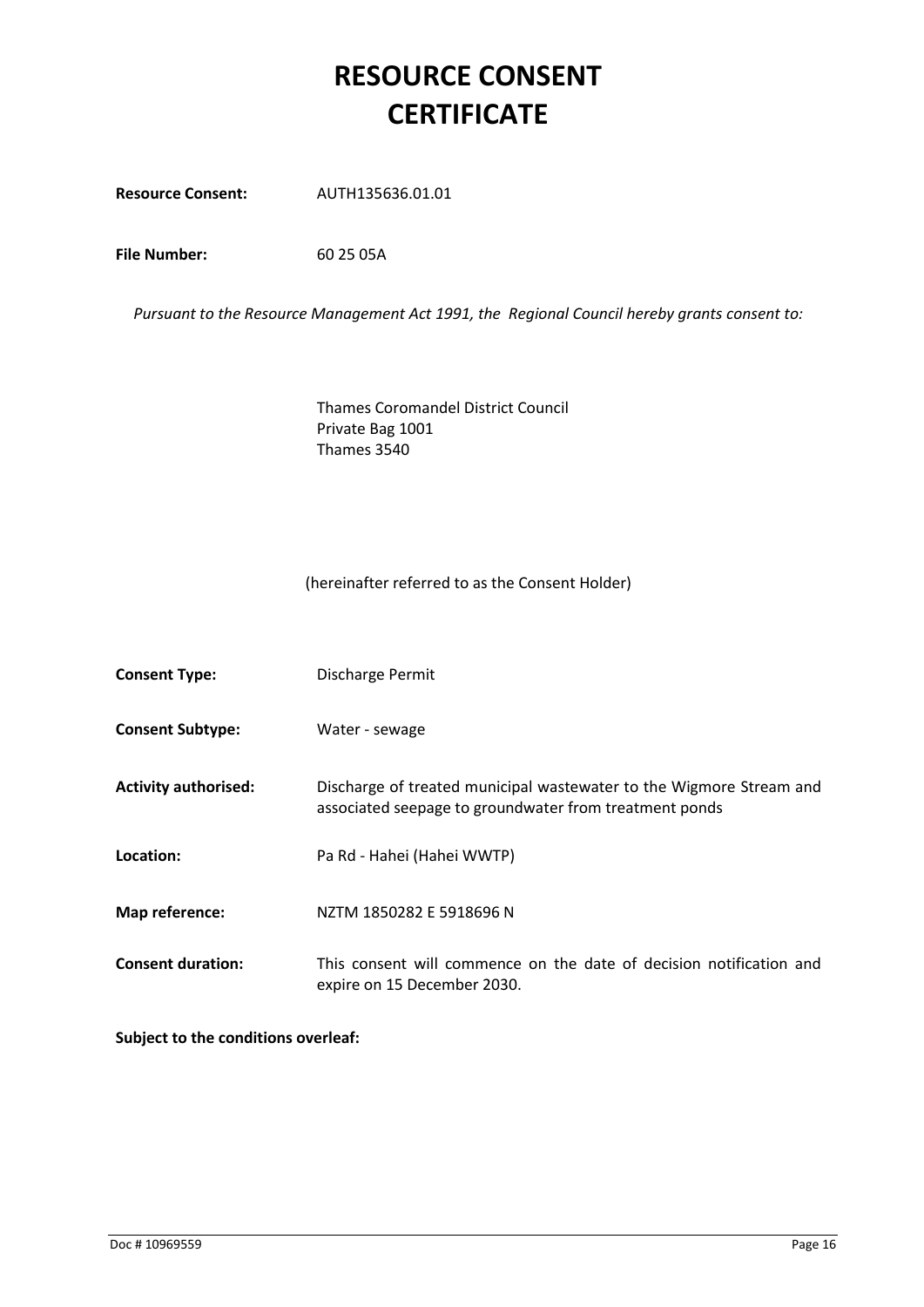## **CONDITIONS**

#### **General**

- 1) The discharge of treated wastewater authorised by this resource consent shall be undertaken:
	- i) in general accordance with the application for this resource consent (as recorded on the Waikato Regional Council's electronic document management system document no. 3442348) and any documentation supporting the application, and
	- ii) as specified in the resource consent conditions below.

Where there is any disagreement between the application and the consent conditions set out below, then the consent conditions shall prevail.

- 2) The consent holder shall ensure contractors are made aware of the conditions of this resource consent and ensure compliance with those conditions.
- 3) The treatment plant and discharge to the Wigmore Stream shall be managed and operated by an appropriately trained operator.
- 4) The consent holder shall pay to the Waikato Regional Council any administrative charge fixed in accordance with section 36 of the Resource Management Act 1991, or any charge prescribed in accordance with regulations made under section 360 of the Resource Management Act.

#### **Discharge Volume**

- 5) The maximum volume of treated wastewater discharged to the Wigmore Stream shall not exceed 700 cubic metres in any 24 hour period.
- 6) The maximum discharge rate of treated wastewater to the Wigmore Stream shall not exceed 8.1 litres per second.

#### **Discharge Quality**

- 7) The consent holder shall ensure that all waste entering, and treated in, the Hahei Wastewater Treatment Plant, goes through all stages of treatment available at the plant prior to discharge. This includes the Micro Filtration Unit.
- 8) The following limits shall apply to the discharge to the Wigmore Stream from the commencement of this resource consent:

| Parameter                                    | 90 percentile,           | Running average,     |
|----------------------------------------------|--------------------------|----------------------|
|                                              | not more than one        | over any consecutive |
|                                              | sample in each preceding | 10 samples shall not |
|                                              | 10 samples shall exceed: | exceed:              |
| Suspended solids $(g/m^3)$<br>a)             | 20                       | 10                   |
| b)<br>Carbonaceous biochemical oxygen demand | 20                       | 10                   |
| (cBOD <sub>5</sub> ) (g/m <sup>3</sup> )     |                          |                      |
| c) Escherichia coli (cfu/100 mL)             | 20                       | 10                   |
| d) Total ammoniacal nitrogen $(g/m^3)$       | 15                       | 10                   |
| e) Total Kjeldahl Nitrogen ( $g/m^3$ )       | 20                       | 15                   |
| Total Phosphorus $(g/m^3)$                   | 20                       | 14                   |

9) Notwithstanding the stated limits in condition 8, the consent holder shall make all reasonable and practical efforts to ensure that the final effluent quality is maximised within the capabilities of the treatment system in operation.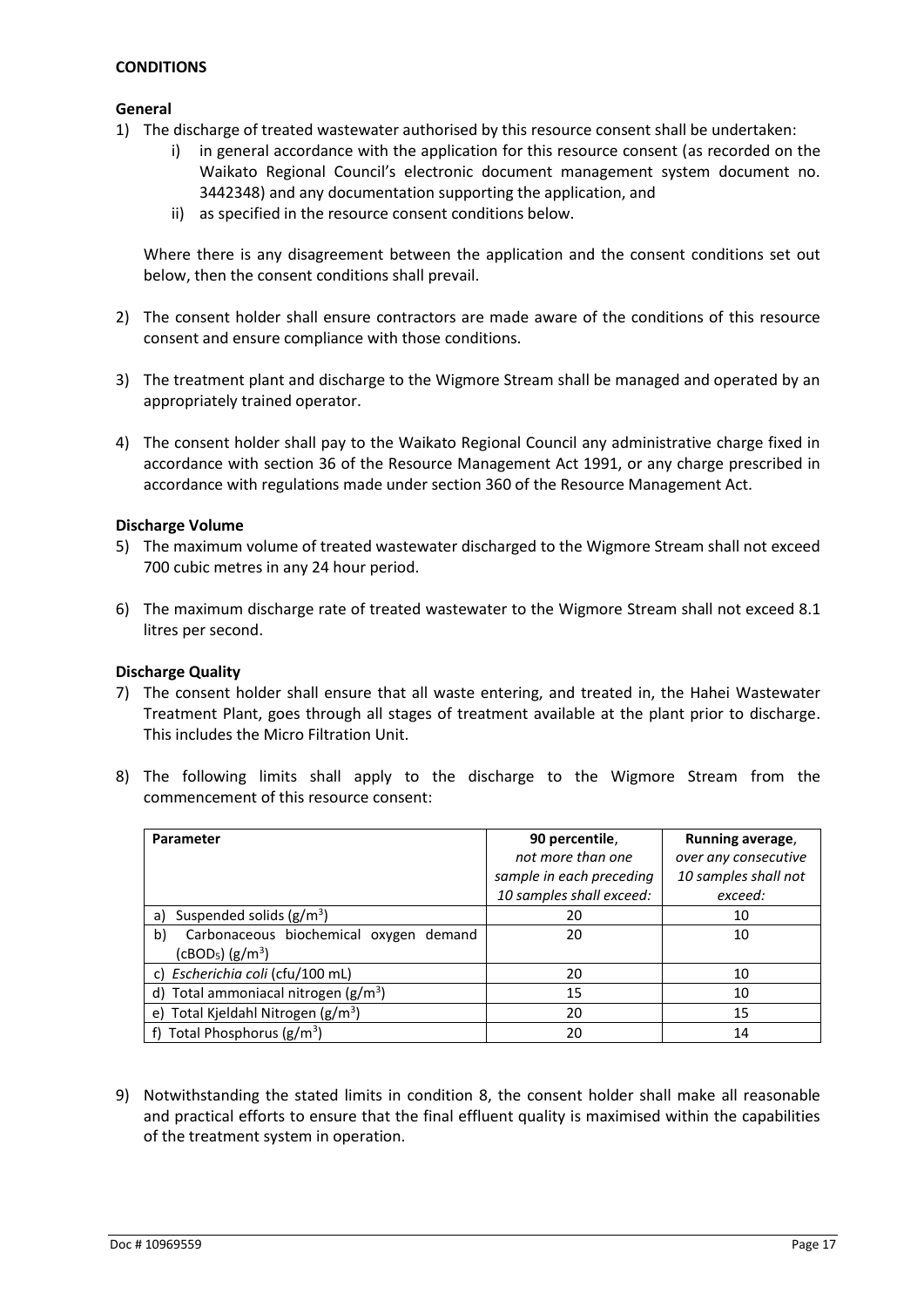10) The point at which compliance with condition 8 of this consent shall be determined is from a grab sample taken at the point of discharge from the treatment plant and prior to discharge to the Wigmore Stream.

## **Metering and Monitoring**

- 11) A flow meter shall be installed to record, on a continuous basis, the quantity of effluent discharged on a daily basis. The device shall have a reliable calibration to water flow and shall be maintained to an accuracy of +/- 5%. Access to the meter shall be made available to the staff and agents of the Waikato Regional Council at all reasonable times.
- 12) Calibration of the flow meter shall be undertaken by the consent holder, at the request of the Waikato Regional Council, if during the term of this consent the accuracy of the meter is considered less than that required by condition 11. The calibration shall be undertaken by an independent qualified person and evidence documenting the calibration shall be forwarded to the Waikato Regional Council within one month of the calibration being completed.
- 13) An alarm system shall be installed to operate in the event of any mechanical failure. The details of the alarm system shall be included within the Management Plan as required by condition 25 of this consent.
- 14) Within 3 months of the commencement of this consent the consent holder shall install and monitor a flow recorder which shall, as a minimum, record flow in the Wigmore Stream in litres per second every 15 minutes at a suitable location upstream of the discharge authorised by this consent. The purpose of the flow monitoring is to establish a reliable correlation to flows in the Opitonui River. The datalogger shall be linked by telemetry to the Waikato Regional Council. It shall be cross referenced to the Waikato Regional Council flow recorder on the Opitonui River downstream of Awaroa Stream Confluence (Waikato Regional Council Site Number 660.1, Map Reference NZTM 1832431E 5926826N). The necessity for flow recording may be modified at any time following approval in writing from the Waikato Regional Council following a request in writing from the consent holder to do so. The approval process will consider a written report by the consent holder with data and explanation to show that sufficient flow monitoring of the Wigmore Stream has been obtained to have a scientifically reliable correlation to flows in the Opitonui River, or which demonstrates the inability to obtain a scientifically reliable correlation following the collection of sufficient flow data. The minimum period of flow monitoring shall include a summer/autumn period with a prolonged low flow recession.
- 15) In addition to the flow monitoring required by condition 14 of this consent, the consent holder shall undertake manual low-flow gauging in the Wigmore Stream at least once during each calendar year when flows are at a seasonal summer low and the flow recorder site is operational. Where there is a prolonged period of summer low flows, the consent holder will repeat the lowflow gauging to ensure data at lower stream flows are measured. The low-flow gauging shall be undertaken at a suitable location upstream of the discharge authorised by this consent at or near the flow recorder site. The purpose of the low-flow gauging is to verify the flow records measured by the flow recorder. The low-flow gauging shall be undertaken by an appropriately qualified and experienced person. A copy of the results of the gauging(s) shall be forwarded to Waikato Regional Council with the written report required in condition 14 and 21 of this consent. The requirement for manual stream flow monitoring under this condition can cease when approval in writing from the Waikato Regional Council under condition 14 has been provided.

#### **Discharge and Surface Water Monitoring**

16) The consent holder shall measure and characterise the quality, quantity and variability of treated effluent being discharged to the Wigmore Stream and the effects of the discharge on the quality and variability of surface water. To this end, the consent holder shall undertake sampling and analysis of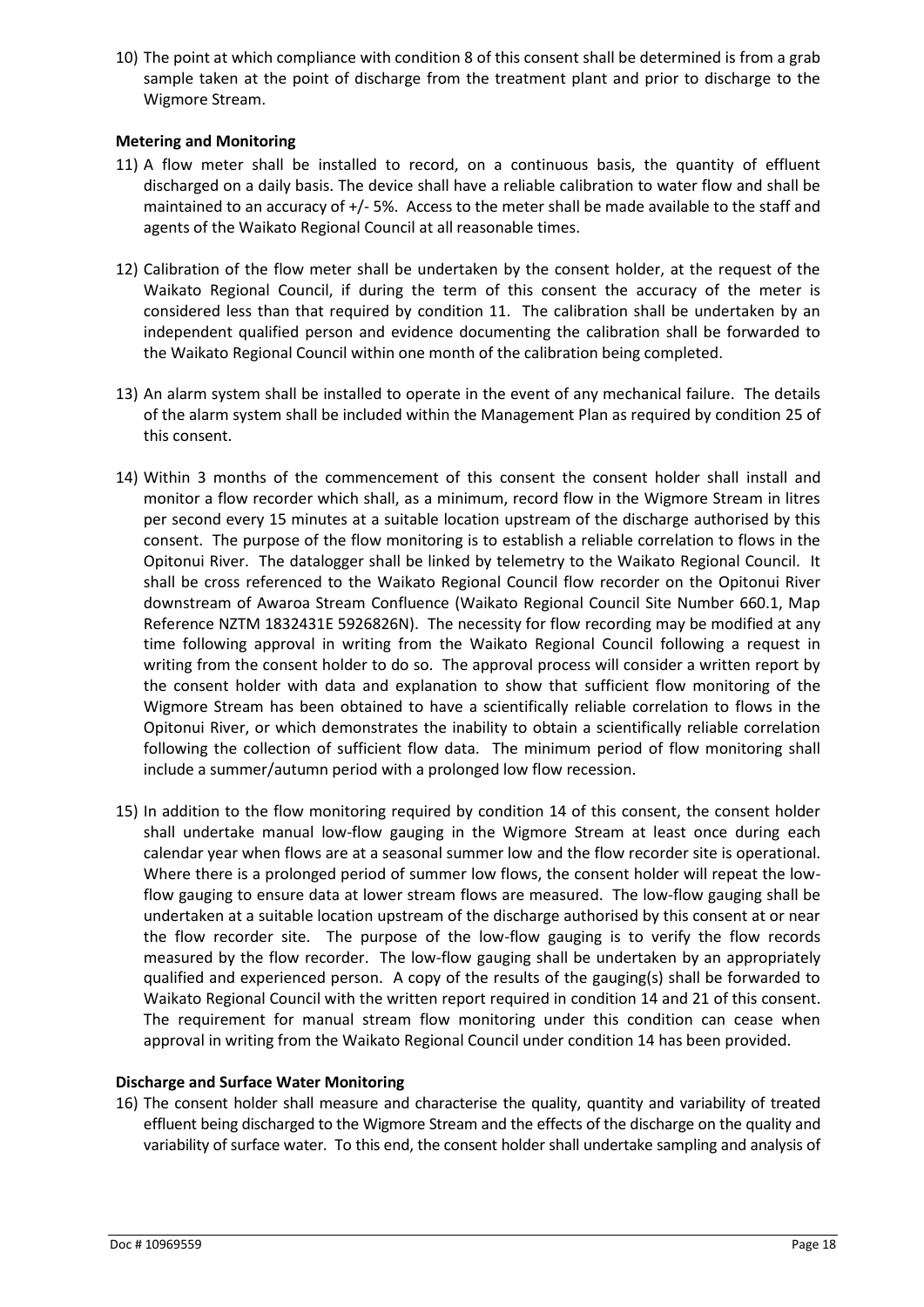| Frequency                                                                                                                                                                              | Sample type and/or location                                                                                                                                                                                                                                                                                                                                                                                                  | Parameter                                                                                                                                                                                                                                                                                                                                                                                    |
|----------------------------------------------------------------------------------------------------------------------------------------------------------------------------------------|------------------------------------------------------------------------------------------------------------------------------------------------------------------------------------------------------------------------------------------------------------------------------------------------------------------------------------------------------------------------------------------------------------------------------|----------------------------------------------------------------------------------------------------------------------------------------------------------------------------------------------------------------------------------------------------------------------------------------------------------------------------------------------------------------------------------------------|
| a) Every 15 minutes                                                                                                                                                                    | Wigmore Stream                                                                                                                                                                                                                                                                                                                                                                                                               | Water level<br>$\bullet$                                                                                                                                                                                                                                                                                                                                                                     |
|                                                                                                                                                                                        |                                                                                                                                                                                                                                                                                                                                                                                                                              | Instantaneous flow                                                                                                                                                                                                                                                                                                                                                                           |
|                                                                                                                                                                                        | Refer to condition 14.                                                                                                                                                                                                                                                                                                                                                                                                       |                                                                                                                                                                                                                                                                                                                                                                                              |
| b) Daily                                                                                                                                                                               | <b>Treatment Plant</b>                                                                                                                                                                                                                                                                                                                                                                                                       | Rainfall<br>$\bullet$                                                                                                                                                                                                                                                                                                                                                                        |
| c) Daily                                                                                                                                                                               | Discharge                                                                                                                                                                                                                                                                                                                                                                                                                    | Volume<br>$\bullet$                                                                                                                                                                                                                                                                                                                                                                          |
|                                                                                                                                                                                        |                                                                                                                                                                                                                                                                                                                                                                                                                              | Instantaneous peak flow<br>$\bullet$<br>Average flow<br>$\bullet$                                                                                                                                                                                                                                                                                                                            |
| d) Weekly - during the period<br>from the start of the third<br>week of December to the<br>start of the third week of<br>February<br>monthly<br>$\overline{\phantom{a}}$<br>otherwise. | • Inlet of MFU<br>· Discharge,<br>following<br>all<br>treatment stages and prior to<br>entering the Wigmore Stream<br>· Wigmore Stream 50 metres<br>upstream of discharge<br>• Wigmore Stream downstream at<br>Pa Road bridge<br>Downstream<br>samples<br>to<br>be<br>collected within the period 1 hour<br>either side of local low tide during<br>daylight hours and while discharge                                       | <b>Total Ammoniacal Nitrogen</b><br>$\bullet$<br>Escherichia coli<br>$\bullet$<br>Enterococci<br>$\bullet$<br>Conductivity<br>$\bullet$<br>pH<br>$\bullet$<br>Sample date and time<br>$\bullet$<br>Time of low tide occurrence<br>$\bullet$<br>closest to sample time                                                                                                                        |
| e) Monthly $-$ to coincide with<br>d)                                                                                                                                                  | is operating.<br>• Inlet of MFU<br>• Discharge,<br>following<br>all<br>treatment stages and prior to<br>entering the Wigmore Stream<br>· Wigmore Stream 50 metres<br>upstream of the discharge<br>• Wigmore Stream downstream at<br>Pa Road bridge<br>Downstream<br>samples<br>be<br>to<br>collected within the period 1 hour<br>either side of local low tide during<br>daylight hours and while discharge<br>is operating. | cBOD <sub>5</sub><br>$\bullet$<br>Nitrate Nitrogen<br>$\bullet$<br>Suspended solids<br>$\bullet$<br>Total Kjeldahl Nitrogen<br>$\bullet$<br>Soluble Reactive Phosphorus<br>$\bullet$<br>Total<br>Phosphorus<br>$\bullet$<br>by<br>Persulphate Digestion<br>Turbidity<br>$\bullet$<br>Sample date and time<br>$\bullet$<br>Time of low tide occurrence<br>$\bullet$<br>closest to sample time |
| f) Once per year in January or<br>February<br>g) At least once per year $-$ to                                                                                                         | · Wigmore Stream 50 metres<br>upstream of the discharge<br>• Wigmore Stream downstream at<br>Pa Road bridge<br>Refer to condition 19 for sampling<br>and assessment methodology.<br>Wigmore Stream                                                                                                                                                                                                                           | Aquatic<br>Macroinvertebrate<br>$\bullet$<br>assessment<br>Habitat and<br>aquatic<br>plant<br>$\bullet$<br>assessment<br>Sample date and time<br>$\bullet$<br>Time of low tide occurrence<br>$\bullet$<br>closest to assessment time                                                                                                                                                         |
| coincide with summer low<br>flows<br>h) Once every five years in                                                                                                                       | Additional gauging each summer<br>may be required if low flow<br>conditions<br>prolonged,<br>are<br>to<br>capture a series of low flow<br>records. Refer to condition 15.<br>· Wigmore Stream 50 metres                                                                                                                                                                                                                      | Flow (via flow gauging)<br>$\bullet$<br>Sample date and time<br>Fish populations<br>$\bullet$                                                                                                                                                                                                                                                                                                |
| February,<br>January<br>or<br>commencing 2019                                                                                                                                          | upstream of the discharge<br>• Wigmore Stream downstream at<br>Pa Road bridge                                                                                                                                                                                                                                                                                                                                                |                                                                                                                                                                                                                                                                                                                                                                                              |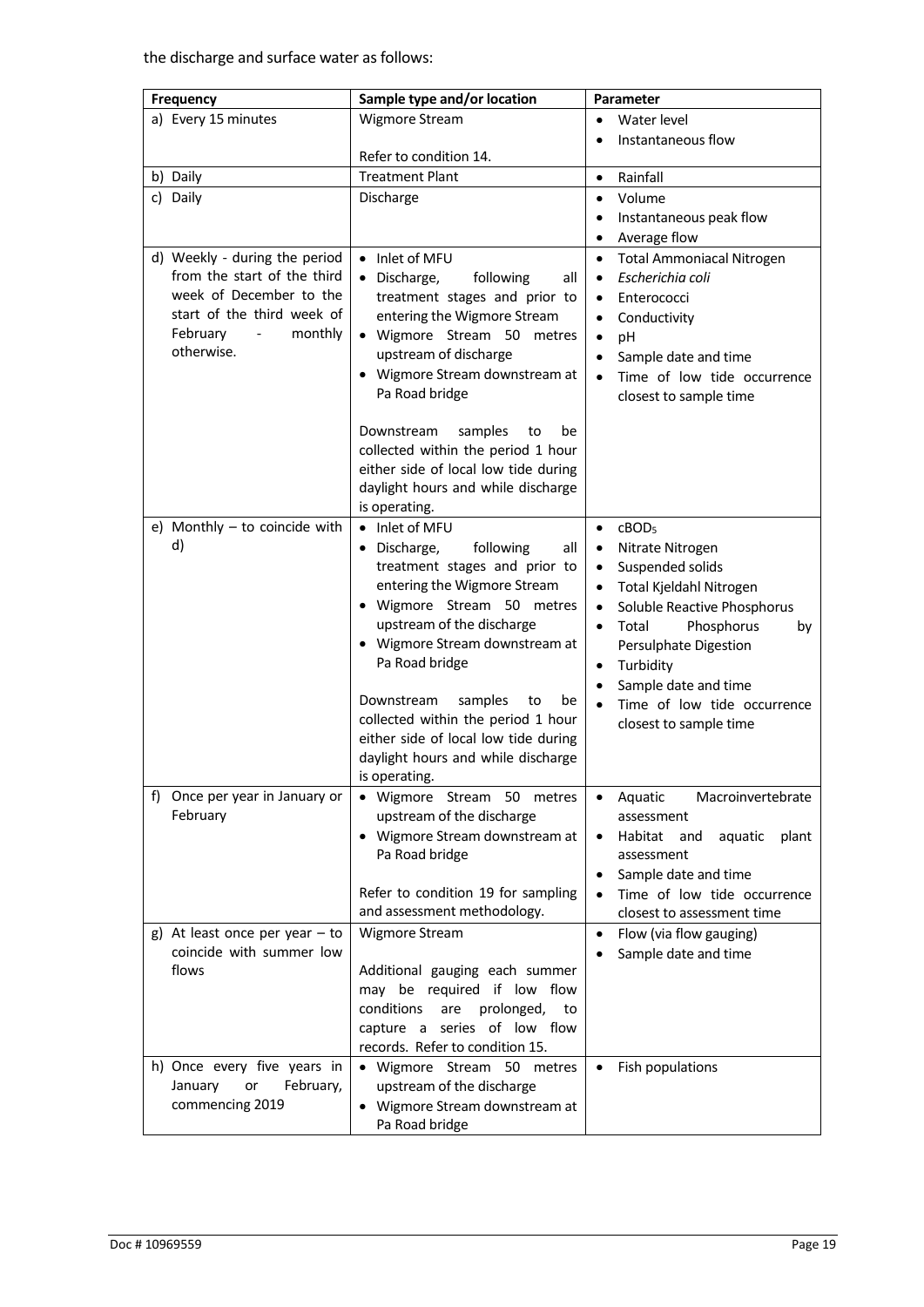- 17) All samples taken in relation to monitoring under this consent shall be collected by a suitably qualified and experienced person(s) with relevant training in the sampling and transporting of water quality samples and in accordance with the Monitoring Implementation Plan titled "Wastewater Sampling at Hahei WWTP and Wigmore Stream" by United Water, dated 1-04-2009 (Waikato Regional Council document number 1472702), or any subsequent update. This plan shall detail methods and map locations for how, when and where sampling will take place. An updated Monitoring Implementation Plan shall be provided to the Waikato Regional Council within three months of commencement of this consent, and at two yearly intervals thereafter, or more often if any method or location changes. The Waikato Regional Council shall be provided with an updated copy of the Monitoring Implementation Plan within one month of any update to the Plan.
- 18) All sample analyses shall be undertaken in accordance with the methods detailed in the "Standard Methods for the Examination of Water and Waste Water, 2017" 23rd edition A.P.H.A and A.W.W.A. and W.E.F., or any other method approved by the Waikato Regional Council.
- 19) All ecological surveys carried out in relation to monitoring under this consent shall be undertaken by a suitably qualified and experienced person(s) with relevant training in ecological monitoring and assessment. The sampling and analysis methodology shall be consistent with previous surveys undertaken at this site, as summarised in the report titled "Hahei Wastewater Treatment Plant Assessment of Ecological Effects" by Kessels Ecology, dated 24 May 2017 (Waikato Regional Council document number 11016880). The sampling and analysis methodology may be modified following approval in writing from the Waikato Regional Council.

## **Periodic Reporting**

- 20) The consent holder shall provide to the Waikato Regional Council a data report by 1 December each year that this consent is current. This report shall include all data collected under condition 16 of this consent for the period 1 April to 30 September of the current year and shall identify any non-compliance within that period.
- 21) The consent holder shall provide to the Waikato Regional Council a written monitoring report by 1 June each year that this consent is current for the 12 month period from 1 April of the preceding year to 31 March of the current year. As a minimum this report shall include the following:
	- a) a summary of the monitoring results required by condition 16 of this consent for the 12 month period from 1 April of the preceding year to 31 March of the current year and a critical analysis of the information in terms of compliance and environmental effects;
	- b) a comparison of data with previously collected data identifying any emerging trends;
	- c) comment on compliance, and any reasons for non-compliance or difficulties in achieving compliance, with condition 8 of this consent;
	- d) comment on any works that have been undertaken, or that are proposed to be undertaken in the upcoming year, to improve the environmental performance of the treatment and/or disposal system;
	- e) report on and discuss any complaints received regarding the treatment and/or discharge of treated effluent; and
	- f) any other issues considered important by the consent holder.
- 22) The consent holder shall provide to the Waikato Regional Council an ecological assessment report by 1 June every two years for the duration of this consent. This report shall be prepared by a suitably qualified person or persons with relevant training in ecological monitoring and assessment. As a minimum this report shall include the following: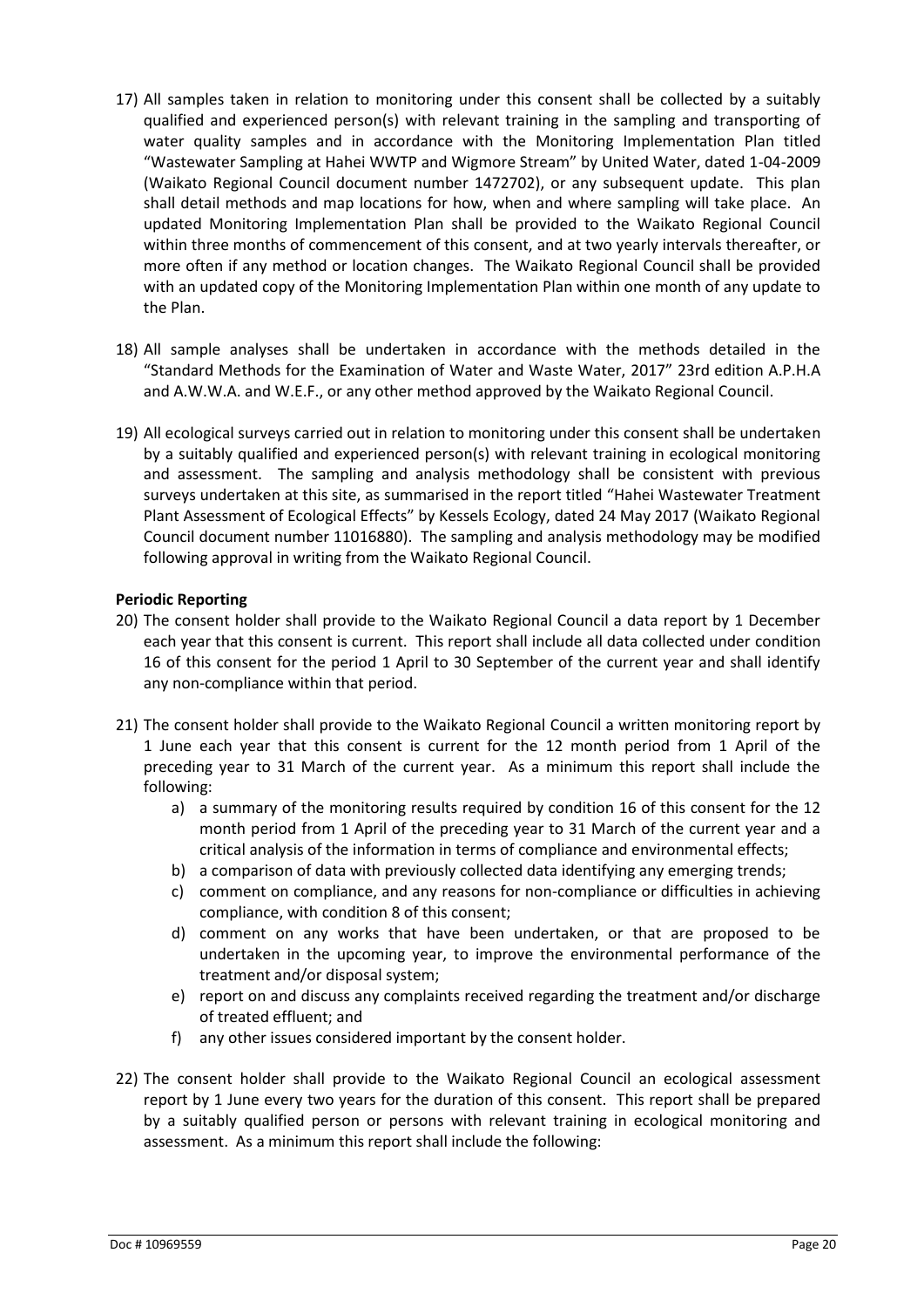- a) a summary of the ecological monitoring and water quality results required by condition 16 for the preceding two years;
- b) a comparison of data with previously collected data identifying any emerging trends;
- c) a critical analysis of the current ecological health of the Wigmore Stream, the potential causes of any degradation of the stream, the effects of the discharge authorised by this consent on the Wigmore Stream and downstream coastal waters;
- d) any other issues considered important by the ecologist.

## **Contingency Plan**

23) In the event of any bypasses, other extraordinary events or failure of any critical part of the treatment plant, the consent holder shall manage the treatment plant and discharge to the Wigmore Stream in accordance with the Contingency Plan titled "Hahei Wastewater Treatment Plant Contingency Plan 2015" by Veolia (Waikato Regional Council document number 3584298 and 3584310), or any subsequent update. An updated plan shall be provided to the Waikato Regional Council by 1 June 2018, and at three yearly intervals thereafter. The consent holder shall engage appropriately experienced persons to compile any update to the Contingency Plan, and it shall identify measures and notification protocols to be undertaken by the consent holder that will take into account any potential adverse effects on the Wigmore Stream and users, including but not limited to ecological effects, downstream recreational use, and the Medical Officer of Health.

## **Management Plan**

- 24) The consent holder shall provide the Waikato Regional Council with a Management Plan which details the procedures that will be implemented to operate in accordance with the conditions of this resource consent and the procedures that will be put into place to maximise wastewater treatment and minimise odour production. This plan shall be lodged with the Waikato Regional Council within 3 months of the commencement of this consent, and shall be reviewed and updated as a minimum annually. The plan shall address, but may not be limited to, the following:
	- a) a description of the entire treatment and disposal system facility and how it is operated;
	- b) a description of routine maintenance procedures to be undertaken;
	- c) an outline of the methods to be utilised to monitor the treatment plant in an operational sense including: monitoring of influent waste water and monitoring of treatment performance;
	- d) a description of the methods to be used to ensure that sampling of the discharge as required by condition 16 of this consent is representative of overall discharge quality;
	- e) specific management procedures for the efficient functioning of the treatment system including Micro Filtration Unit, including measures to ensure compliance with condition 8 of this consent relating to discharge quality parameters;
	- f) procedures for recording routine maintenance and all repairs that are undertaken;
	- g) contingency measures in place to deal with unusual events;
	- h) chain of command and responsibility, including contact details;
	- i) other actions necessary to comply with the requirements of this resource consent;
	- j) procedures for improving and/or reviewing the management plan.
- 25) The consent holder shall manage the wastewater treatment and discharge in accordance with the Management Plan referred to in condition 24 of this consent. Any changes to the Management Plan shall be advised to the Waikato Regional Council in writing after consultation between the consent holder and the Waikato Regional Council.

#### **Unauthorised Discharge**

26) The consent holder shall notify the Waikato Regional Council as soon as practicable, and as a minimum requirement within 24 hour*s*, of any discharge to Wigmore Stream from a source that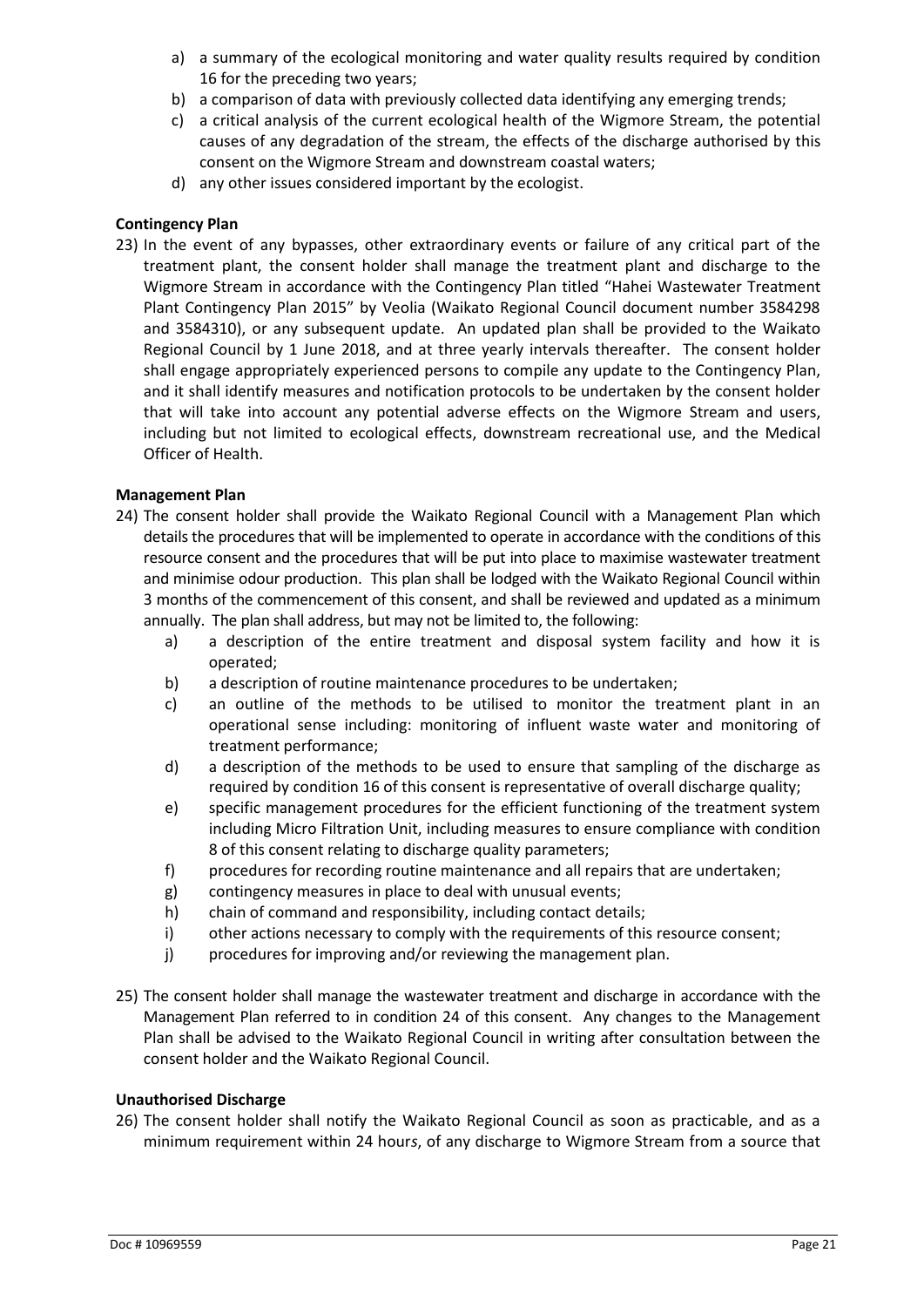has bypassed any part of the treatment system, or any discharge to the redundant disposal beds and/or redundant storage pond. The consent holder shall, within 7 days of the discharge occurring, provide a written report to the Waikato Regional Council, identifying the extent of the discharge, possible causes, steps undertaken to remedy the effects of the discharge and measures that will be undertaken to ensure future compliance with this consent.

## **Complaints**

- 27) The consent holder shall maintain and keep a complaints register for all complaints, including discharge, water quality and odour complaints regarding operations at the site received by the consent holder. The register shall record:
	- a) the date, time and duration of the event that has resulted in a complaint,
	- b) any corrective action undertaken by the consent holder in response to the complaint, including actions taken to prevent similar events in the future.
	- c) the location of the complainant when the event was detected,
	- d) the possible cause of the event, and
	- e) the weather conditions and wind direction at the site when the event allegedly occurred.
- 28) The register outlined in condition 27 shall be available to the Waikato Regional Council at all reasonable times. Waikato Regional Council shall be informed of complaints received by the consent holder which may infer non-compliance with the conditions of this resource consent to the Waikato Regional Council within 24 hours of the complaint being received. In addition, the consent holder shall provide written information on the incident including all of the details required by (a) to (e) of condition 27 of this consent, which shall be forwarded to the Waikato Regional Council within 5 days of the complaint being received.

#### **Wigmore Stream Mouth**

29) The consent holder shall be responsible for ensuring that the Wigmore Stream, from the treated wastewater discharge point to its mouth, is kept clear of debris and that the stream mouth is not blocked by sand, to the extent that the flow of the Wigmore Stream is unimpeded into the coastal marine area. The consent holder's obligations in respect of this condition are limited to the works that can be undertaken without the need for resource consent under the relevant rule(s) of the Waikato Regional Coastal Plan.

#### **Upgrade Works and Reporting**

- 30) The consent holder shall implement the treatment plant upgrade works detailed in the Technical Memo titled "Hahei WWTP Consent Ammonical Nitrogen Reduction" by Harrison Grierson, dated 14 June 2017 (Waikato Regional Council document number 10628287), or equivalent upgrades, to ensure the wastewater discharge limits in condition 8 are met. The works shall include, as a minimum, installation of additional aeration in the Aeration Pond. These works shall be fully implemented within one year of the commencement of this consent.
- 31) The consent holder shall provide a written report on or before the fifth and tenth anniversaries of the commencement of this consent that shall outline:
	- a) what investigations have been undertaken to date to identify the long-term strategy for wastewater treatment and disposal options at Hahei upon the expiry of this consent,
	- b) what investigations have been undertaken or identified in relation to potential effects of disposal options being considered for wastewater at Hahei upon the expiry of this consent,
	- c) what consultation has been undertaken in relation to potential treatment and disposal options for wastewater at Hahei upon the expiry of this consent.

#### **Review**

32) The Waikato Regional Council may, within the six month period following receipt of the monitoring information required by condition 22 of this consent, serve notice on the consent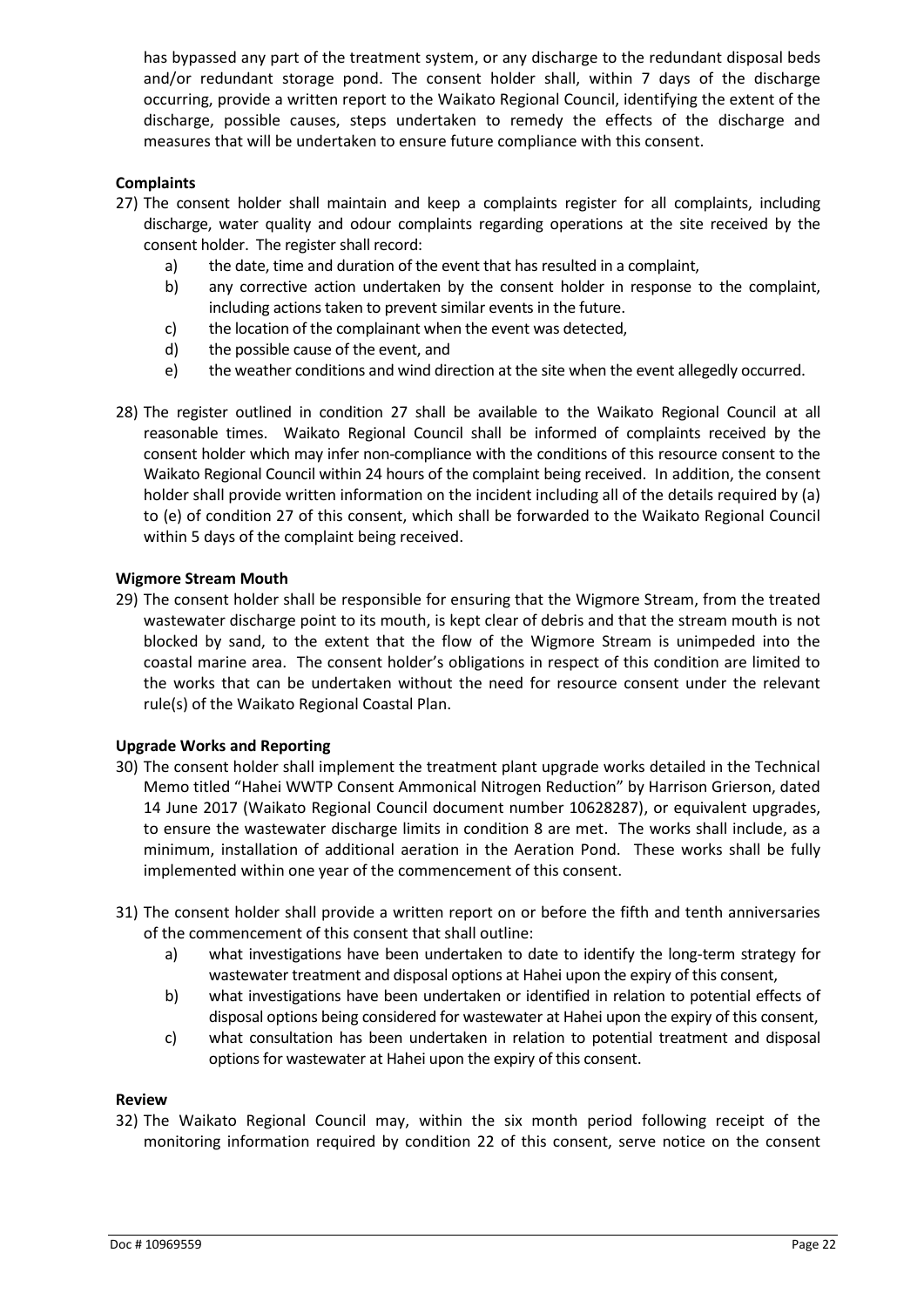holder under section 128(1) of the Resource Management Act 1991 and commence a review of the conditions of this resource consent for the purpose of reviewing the compliance limit(s) of any contaminant and/or, if necessary and appropriate, to require the holder of this resource consent to adopt the best practicable option to remove or reduce adverse effects on surface water quality or ecology due to the discharge.

- 33) The Waikato Regional Council may, within the year of the second, fifth and tenth anniversary of the commencement of this consent, serve notice on the consent holder under section 128 (1) of the Resource Management Act 1991, of its intention to review the conditions of this resource consent for the following purposes:
	- i) to review the effectiveness of the conditions of this resource consent in avoiding or mitigating any adverse effects on ground or surface water quality from the exercise of this resource consent and if necessary to avoid, remedy or mitigate such effects by way of further or amended conditions; or
	- ii) if necessary and appropriate, to require the holder of this resource consent to adopt the best practicable option to remove or reduce adverse effects on surface water quality due to the discharge; or
	- iii) to review the adequacy of and the necessity for monitoring undertaken by the consent holder.

Costs associated with any review of the conditions of this resource consent will be recovered from the consent holder in accordance with the provisions of section 36 of the Resource Management Act 1991.

34) Within 12 months of any co-management legislation commencing for the Hauraki Gulf catchment, the Waikato Regional Council may, following service of notice on the consent holder pursuant to section 129 of the Resource Management Act 1991, commence a review of the conditions of this consent pursuant to section 128 of the Resource Management Act 1991, for the purpose of ensuring that this consent is consistent with the provisions of any such legislation.

#### **Access**

35) This resource consent is granted by the Waikato Regional Council subject to its officers or agents being permitted access to the property at all reasonable times for the purpose of carrying out inspections, surveys, investigations, tests, measurements or taking samples.